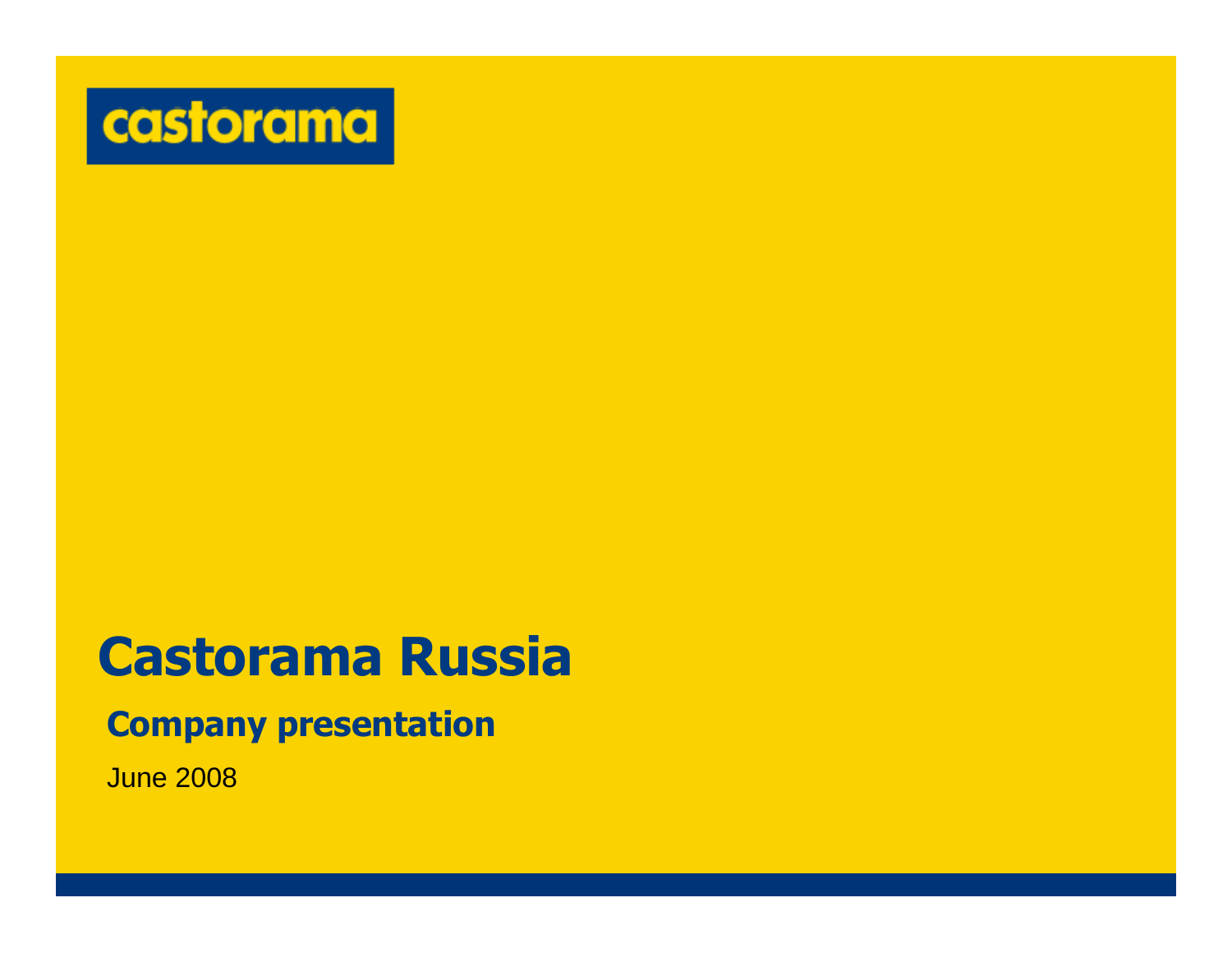

## **Content**

## 1. Russia overview: facts and figures

•Macro-economic overview

## 2. Russian DIY market

- $\bullet$ Market size
- $\bullet$ Competitors overview
- •Customer behaviour

## 3. Castorama current performance

- •Format – key elements of positioning
- •Targeted customer types
- $\bullet$ 2004-2007 highlights
- $\bullet$ Priorities in 2008 & Beyond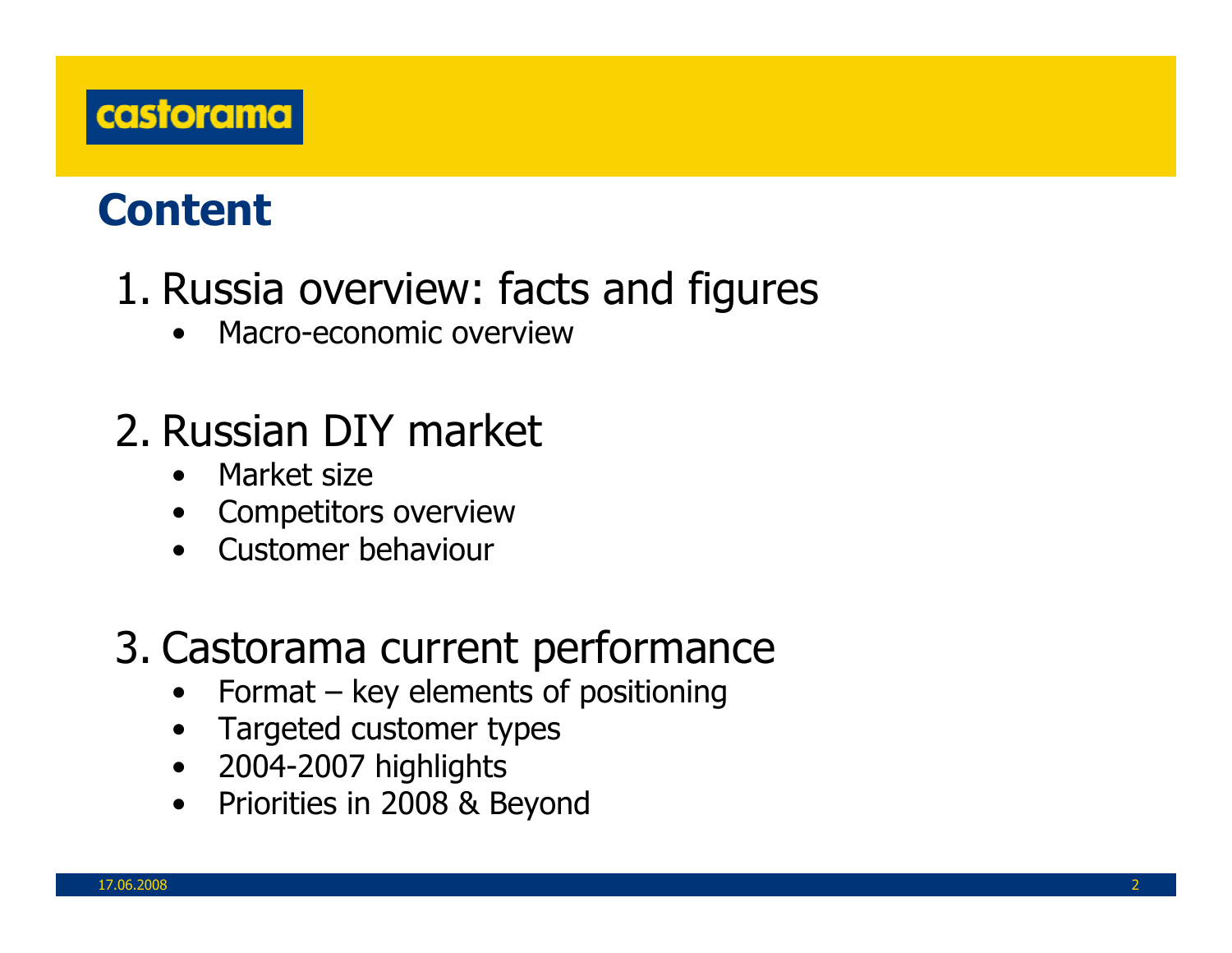

## **1. Russia overview : facts and figures**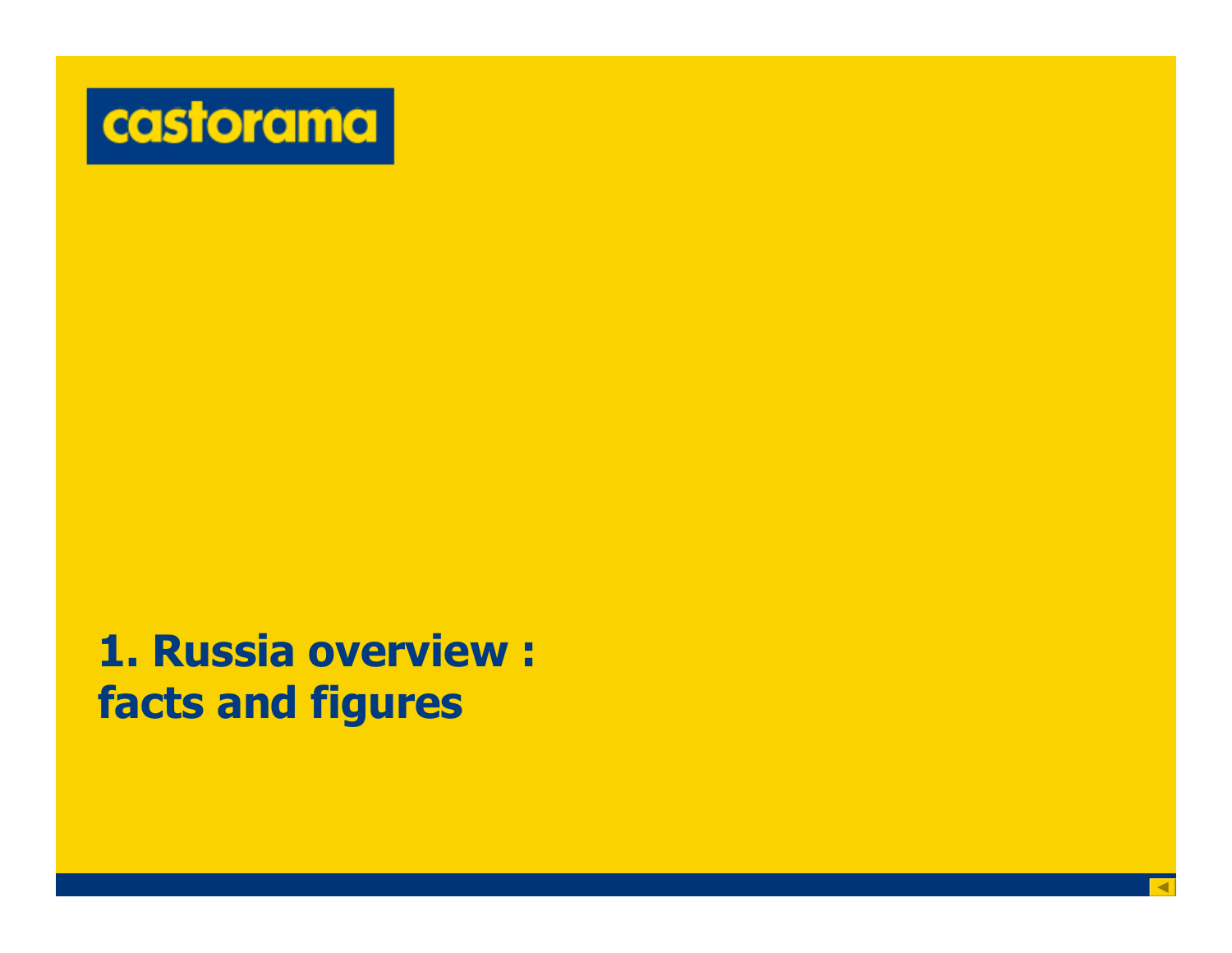

### **1. Russia overview: facts and figures**

#### **Macro-economic overview**

- • One of the largest consumer markets in Europe
- •The fastest growing economy in Europe
- •Large home owning population
- • Fast developing home construction and renovation market
- • High demand for DIY and DIFM products and services
- •Highly fragmented competition



- •**No 5** European economy
- •Fastest real GDP growth in Europe: for 2007 is **8,1**%
- •January-April 2008 GDP growth is **8,3%**
- •Population **142.2 m people**
- • 2007 statistics
	- •retail sales: **\$ 430,3 bn** (+15.2% YOY)
	- •ave income per capita: **+20% YOY**
	- •New housing:**+60,4 m sq. m**
- Home ownership

•

- **80%** own apartments
- **50%** have dachas (country house)
- **72%** live in cities/towns
- •• Russia ranks **No 2** in the retail development index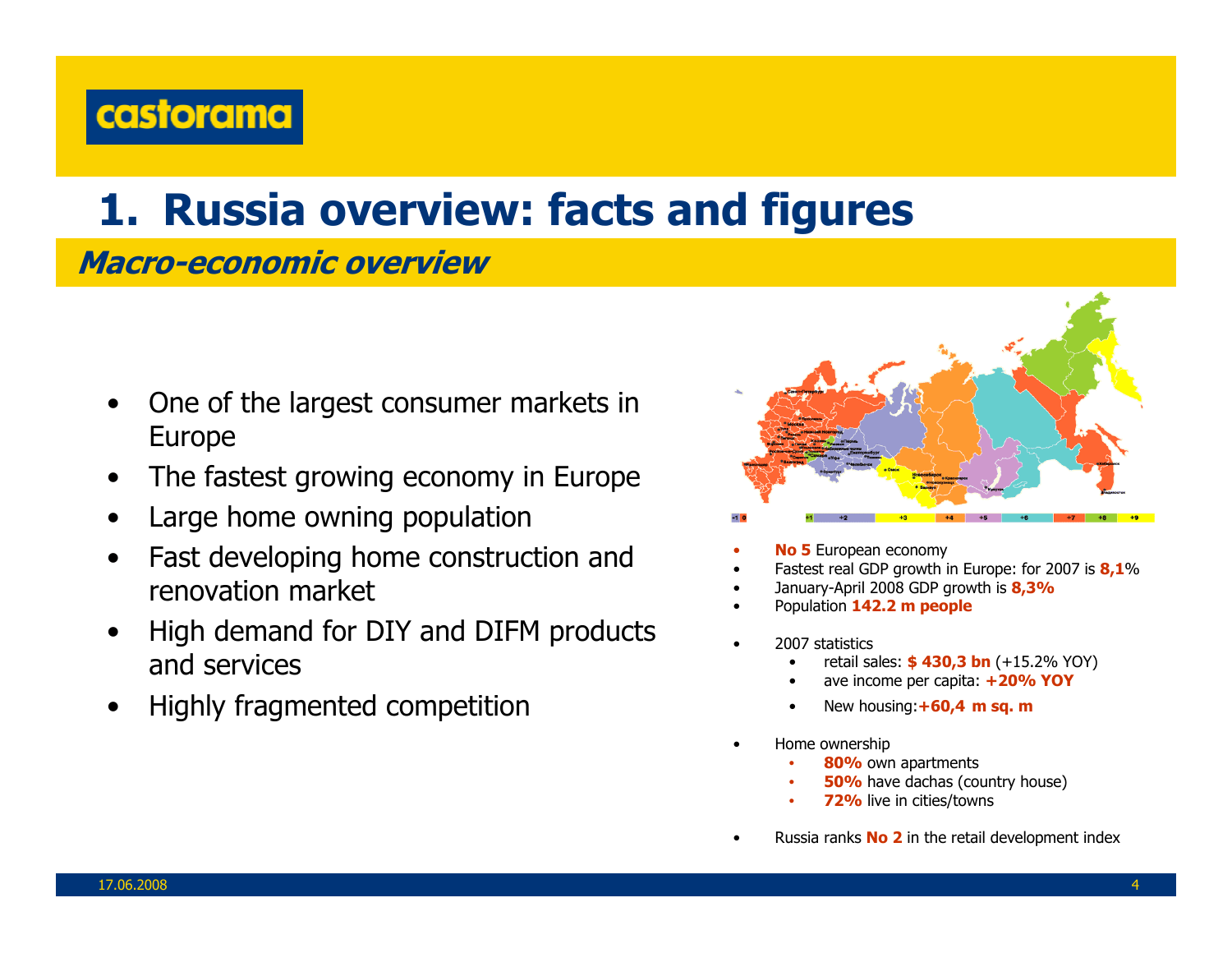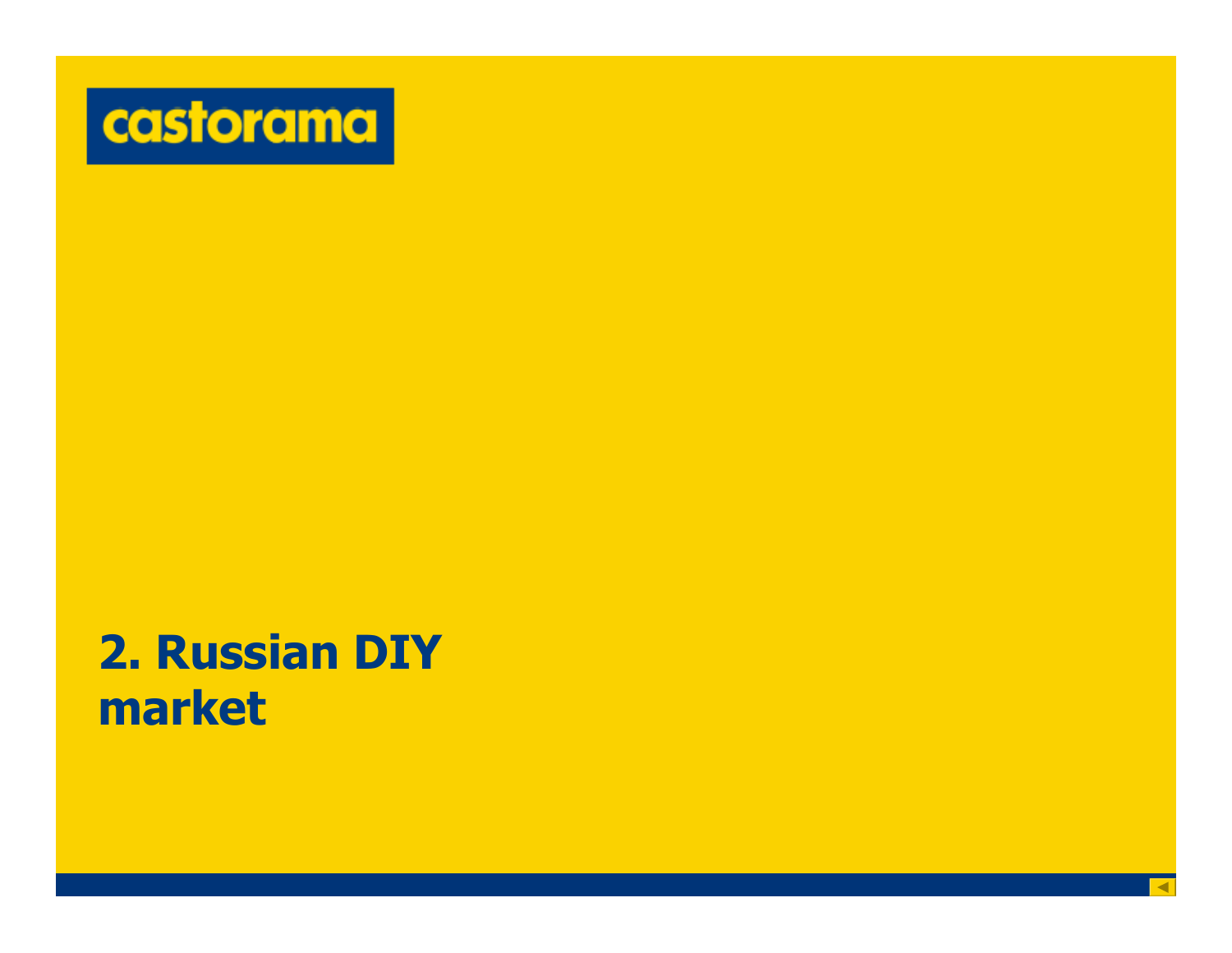

**Market size – a great opportunity**



•**Organised retail formats are developing fast , but open air markets today still represent 75% of the market. Their share however is rapidly declining and could become as low as 20% in 5-10 years time.**

*Source: FEDIYMA, www.diyglobal.com. "What's new on Europe's DIY markets" , 2007, Castorama estimations*

17.06.2008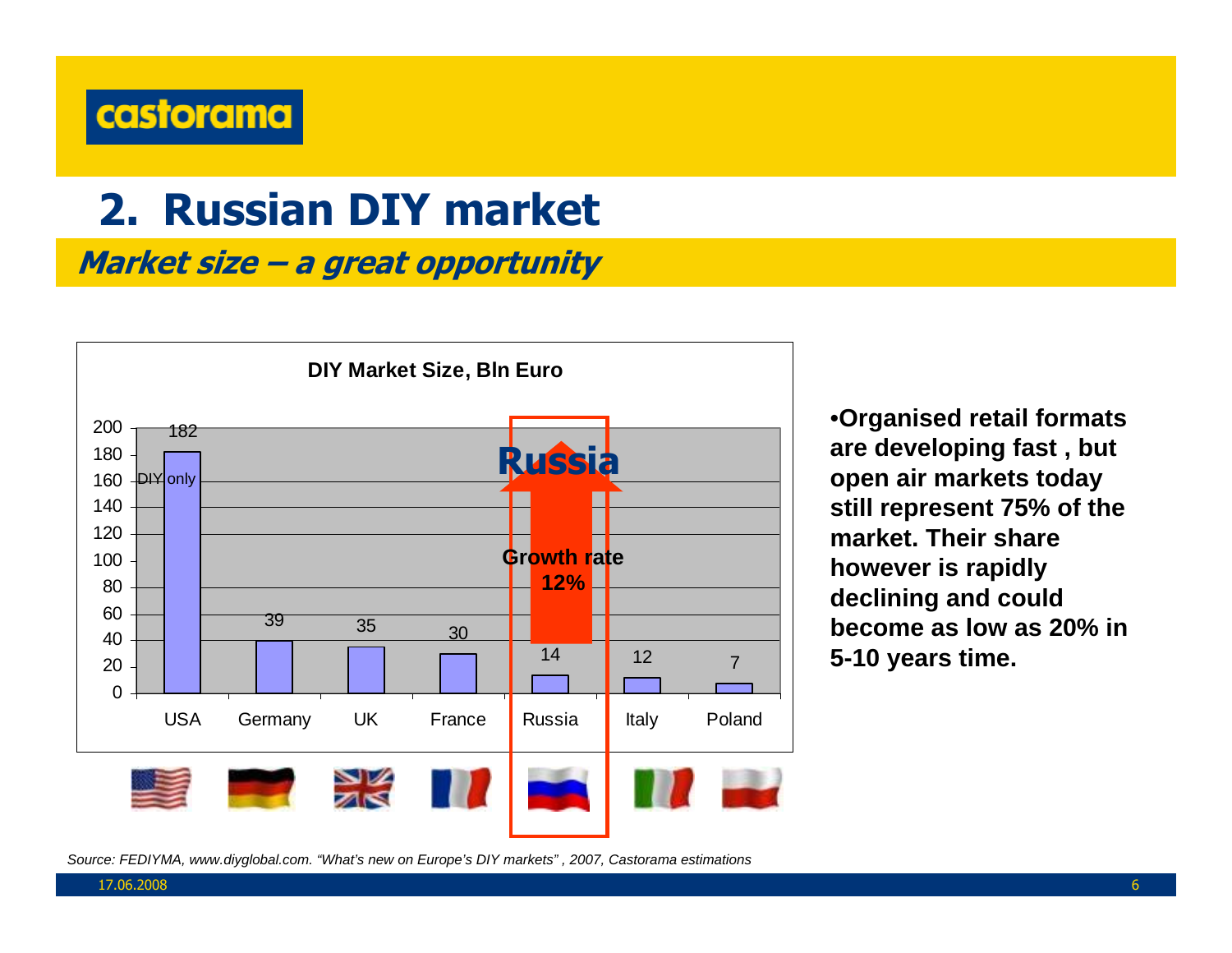

**Types of POPs**

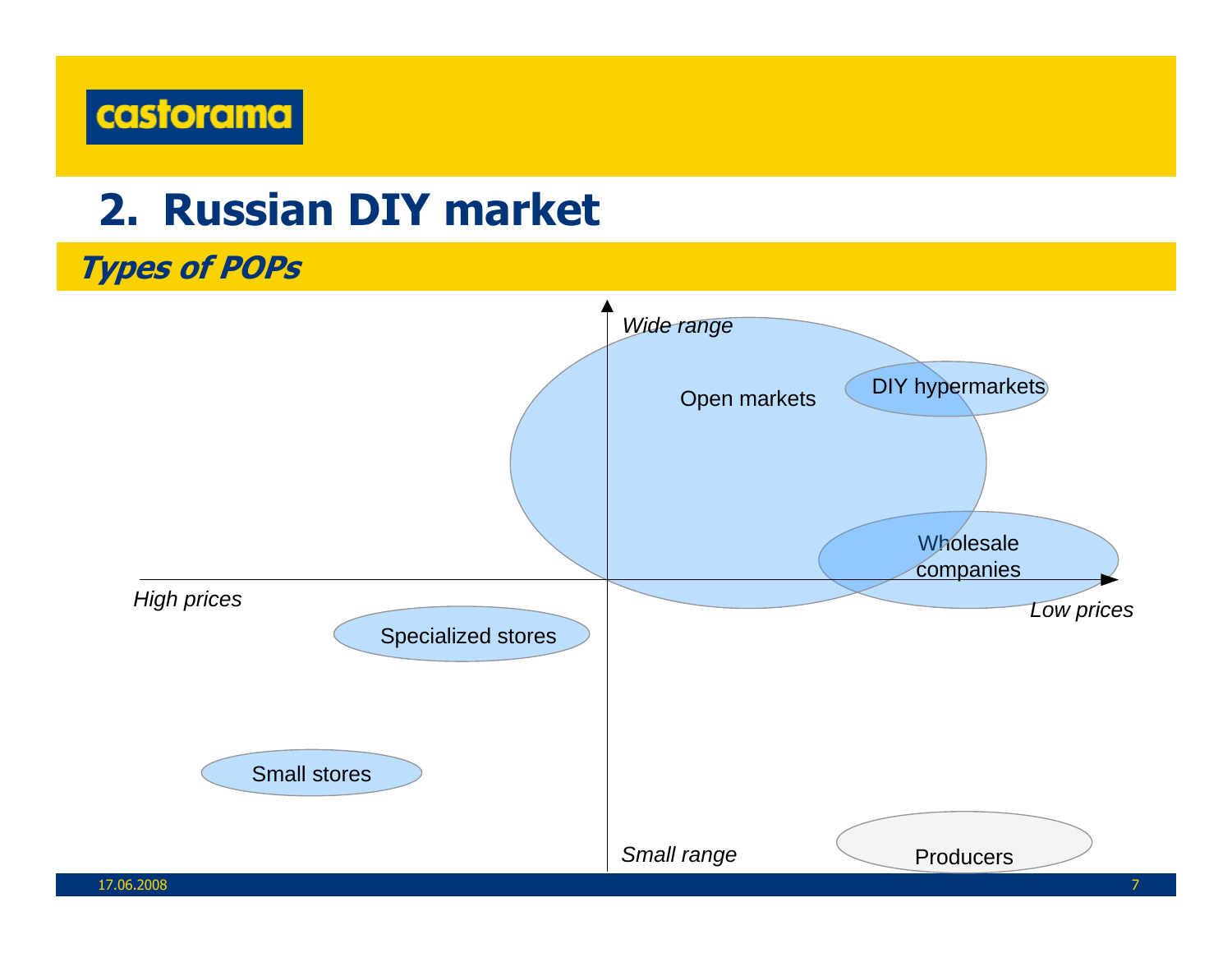

#### **Differs by region**



• All key international players are already here. Still low levels of penetration by large box retailers.

• Very competitive market, international and local players in all formats.

- No strong local players
- Big interest in DIY big box format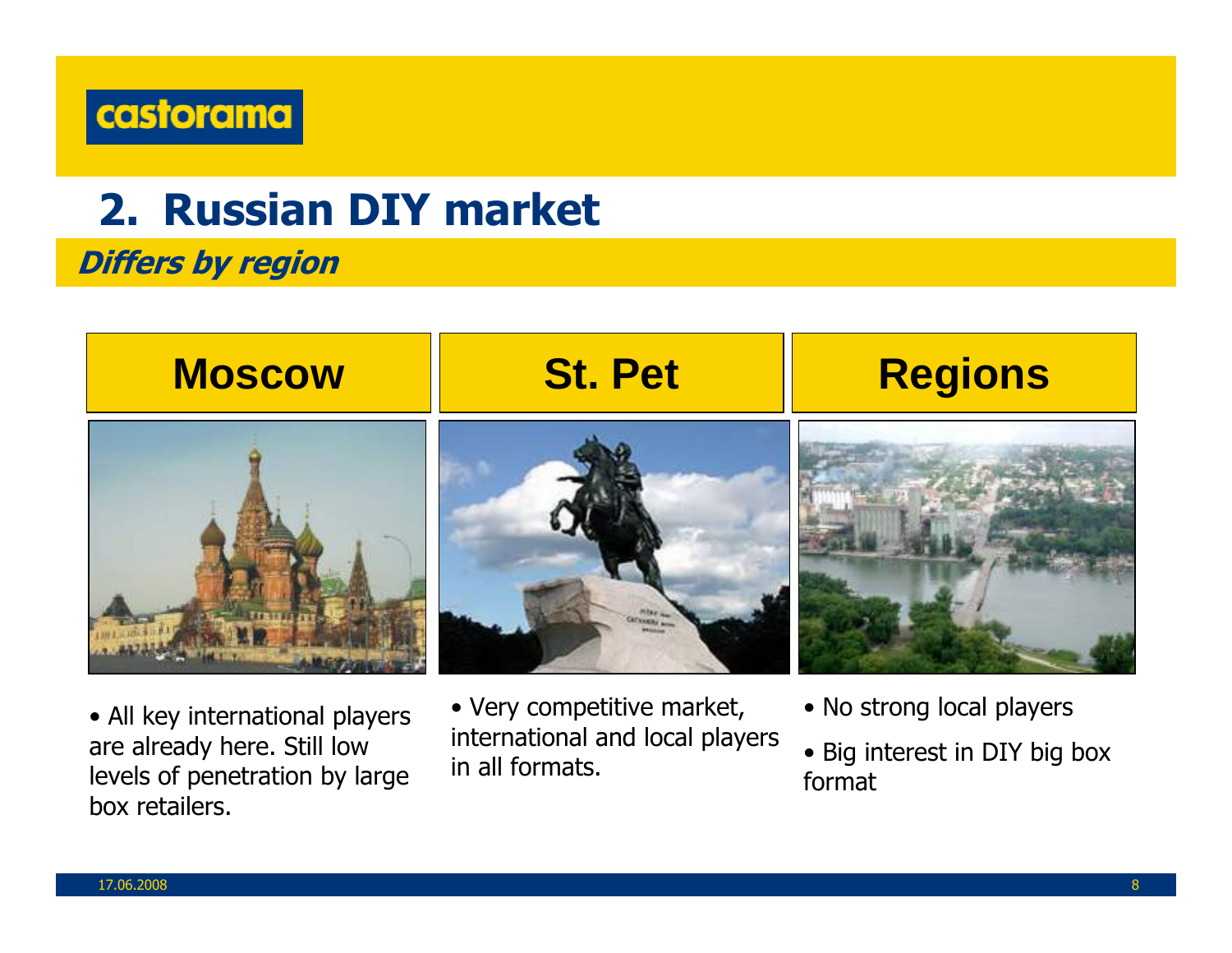

#### **Competitor overview : "Federalization" of local players**





- 12 stores, 5 regions
- aggressive regional expansion
- ave store size 12 000 sq.m



- 8 stores, 1 region
- expansion to North-West region
- ave store size 6 000 sq.m

#### <mark></mark> Бауцентр



- 7 stores, 3 regions + 2 new regions in 2008
- aggressive regional expansion
- ave store size 11 000 sq.m



federal

- 5 stores, 3 regions + 4 new in 2008
- aggressive regional expansion
- ave store size 14 000 sq.m



- 3 stores, 3 regions
- strong in Ural region
- ave site size 6-13 000 sq.m

## **7 federal operators + Castorama**



- 9 stores, 2 regions
- started regional expansion
- ave store size 10 000 sq.m

# • 8 stores, 2 regions



- started regional expansion
- ave store size 15 000 sq.m





- 2 stores, 2 regions + 2 new stores in 2008
- started regional expansion
- store size 5 15 000 sq.m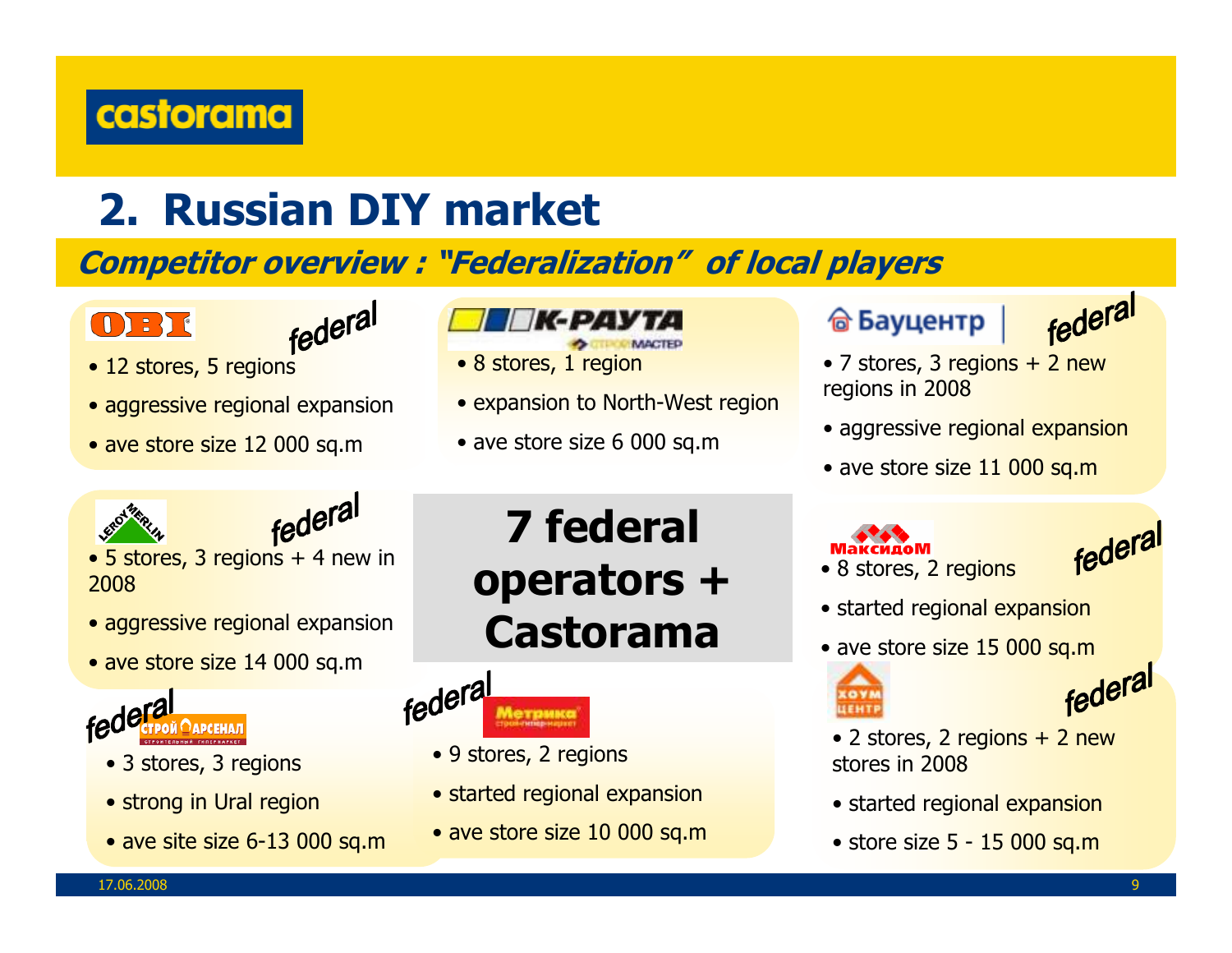#### castorama **2008 Competitive environment**

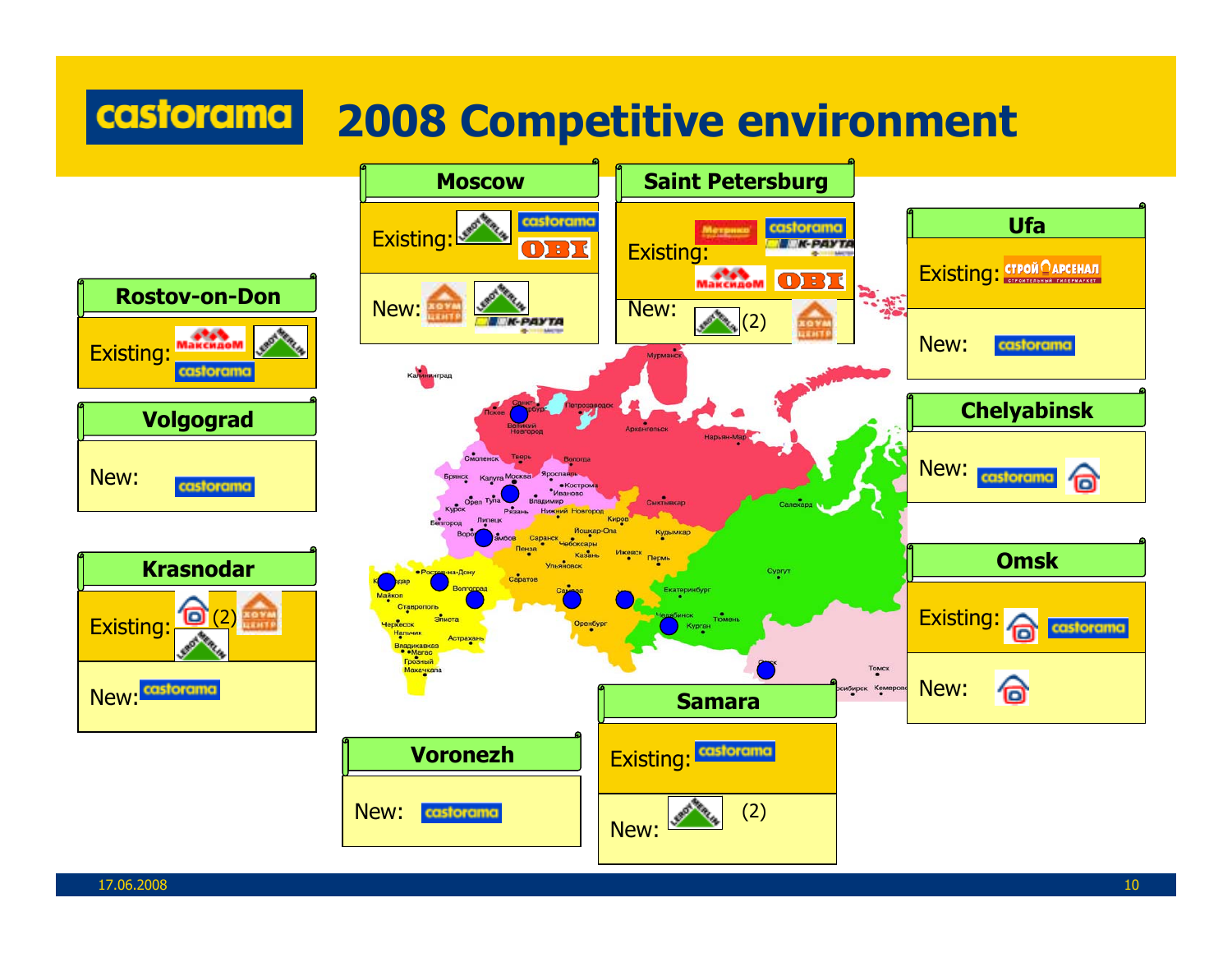#### castorama

## **2. Russian DIY market**

#### **St. Pet DIY market: example of the strongest competition**





#### **DIY market statistic:**

- Number of DIY big boxes:
	- St. Pet: **42**
	- Moscow: 9
	- Samara: 1

• DIY sq. m per 1000 population (big boxes only):

- St. Pet: **77 sq. m.**
- Moscow: 19 sq. m.
- Samara: 10 sq. m.

St. Pet is an exception, the only major city in Russia with such level of competition. Even in St. Pet Castorama can deliver the required levels of sales (highest in the city per store) and profit to justify investment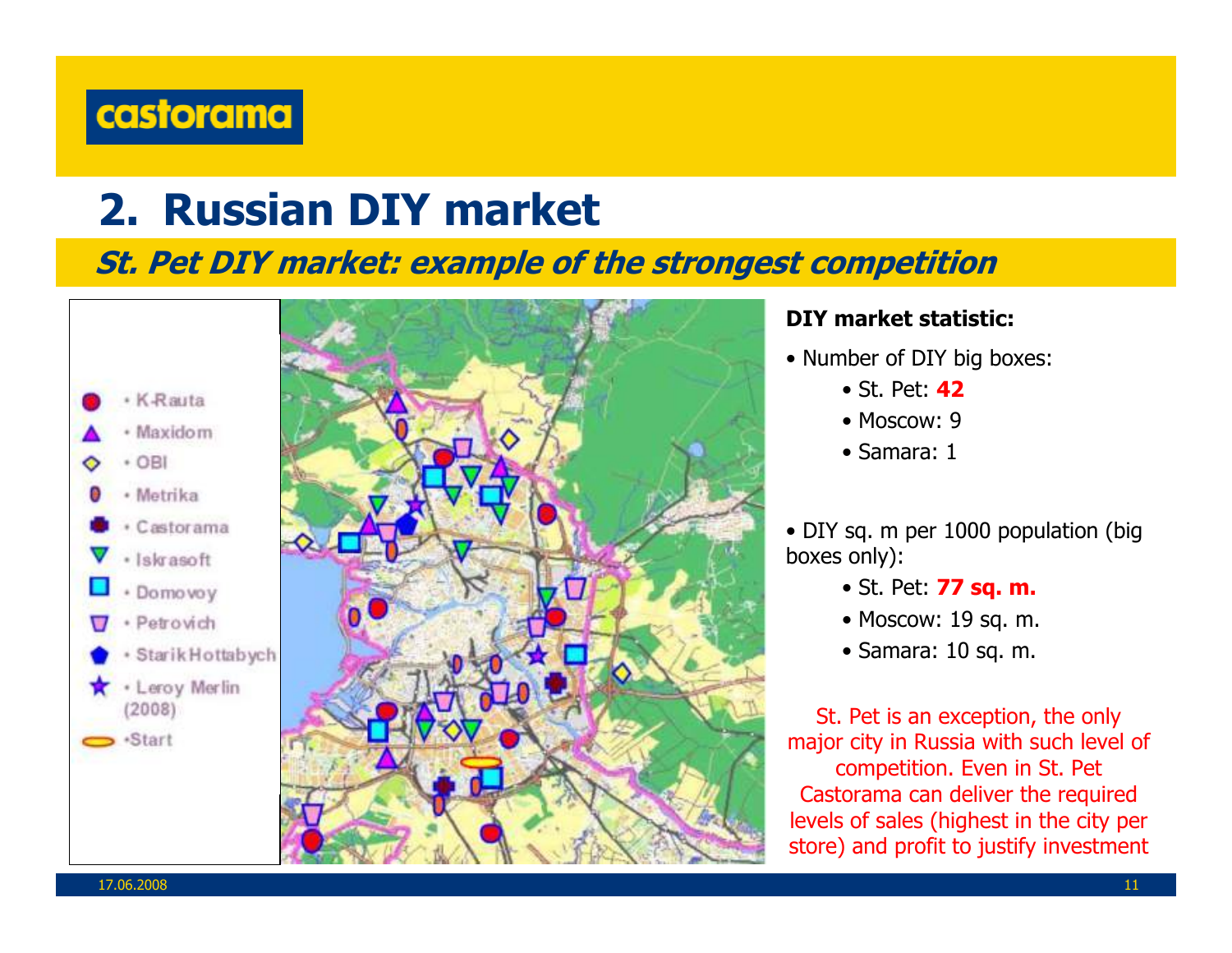

#### **Observed DIY Customer Behaviour – average Castorama customer**



17.06.2008

12 Source: Comcon Spb, Image Tracking Study, May-June 2006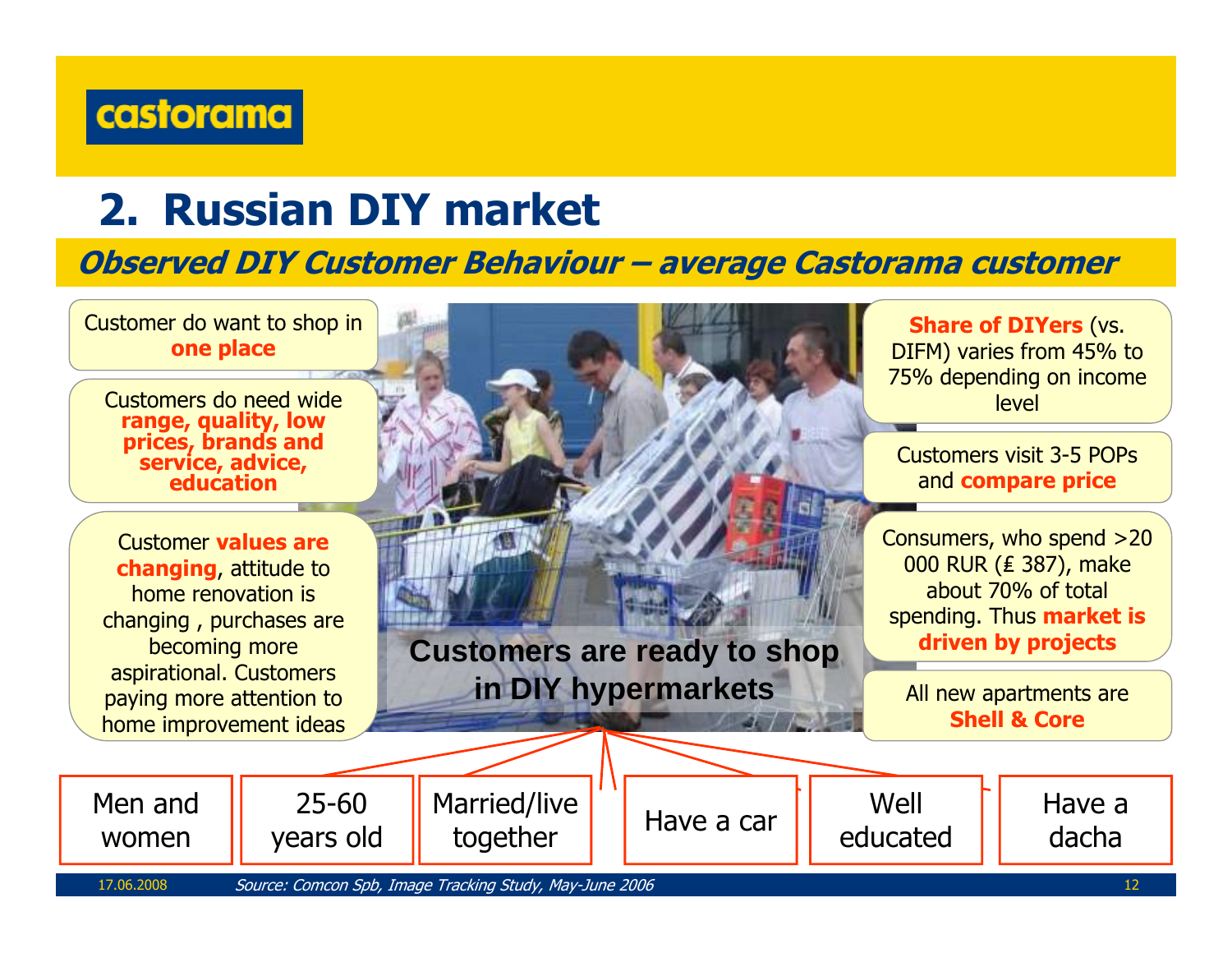#### castorama

# **2. Russian DIY market**

**Customers: regional difference**

# Moscow, St. Pet Regions

- **Wealthiest, experienced, sophisticated** customer
- Moscow/St. Pet is a magnet for **active**, **innovative people**
- **High income** enables to have more
- People are more **career oriented, energetic, dynamic**
- People are **used to civilized retail**, demanding the best service
- Dacha is mostly for leisure, pleasure, BBQ





• **Lower income**, lower level of living, but developing fast

- More **traditional**, family oriented, are not ready to take risk, don't trust government, thus e.g. credit penetration is low
- **Shop at open markets** civilized retail has just stated developing
- Dacha is a source of living: crop fruit/vegetables for winter





No big difference in terms of demographics, **key difference is in psychographics, lifestyle and thus in purchasing behavior**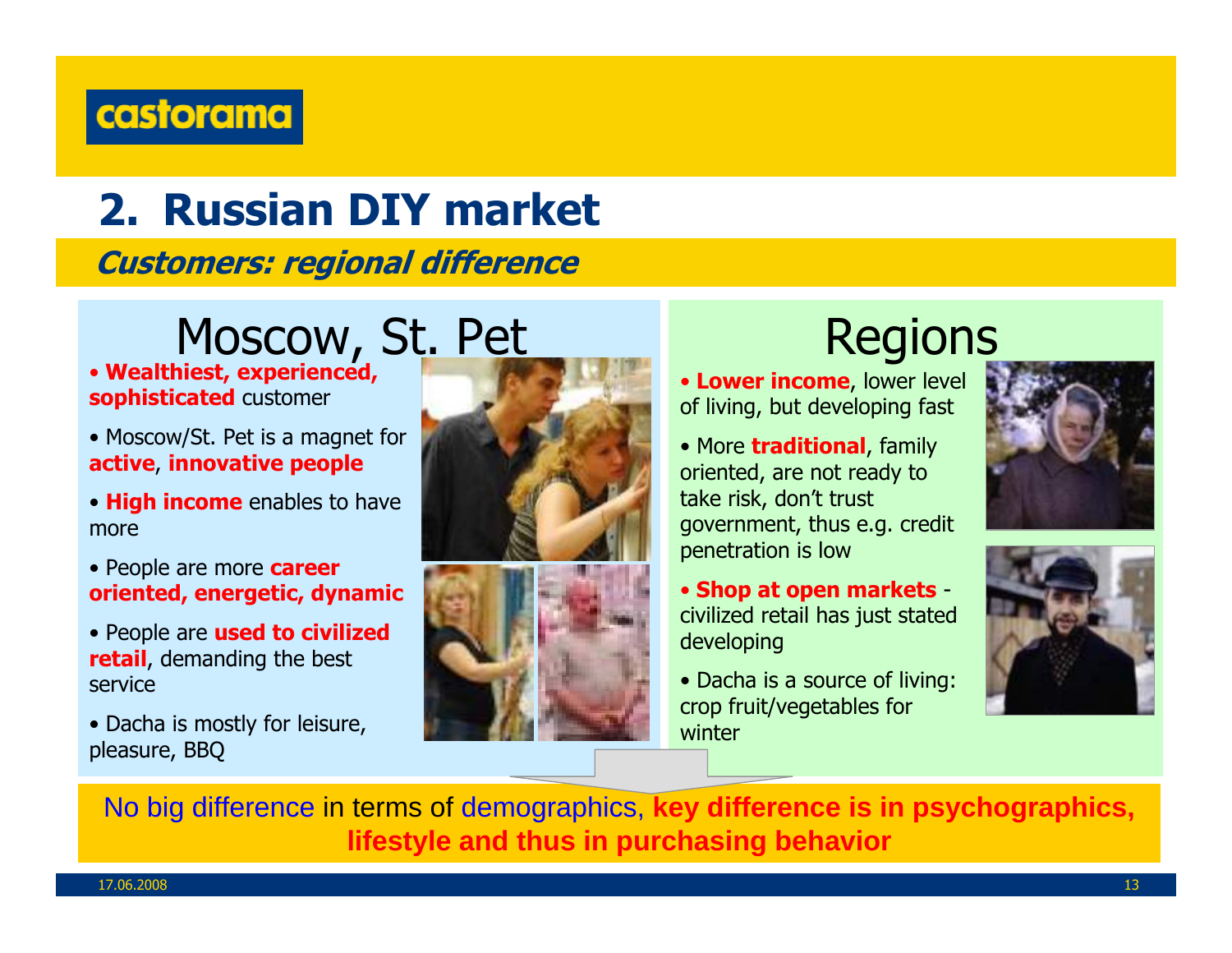

**Customer behavior: ideal POP**

# **Ideal POP:**

- convenient location
- affordable prices
- wide range
- good service

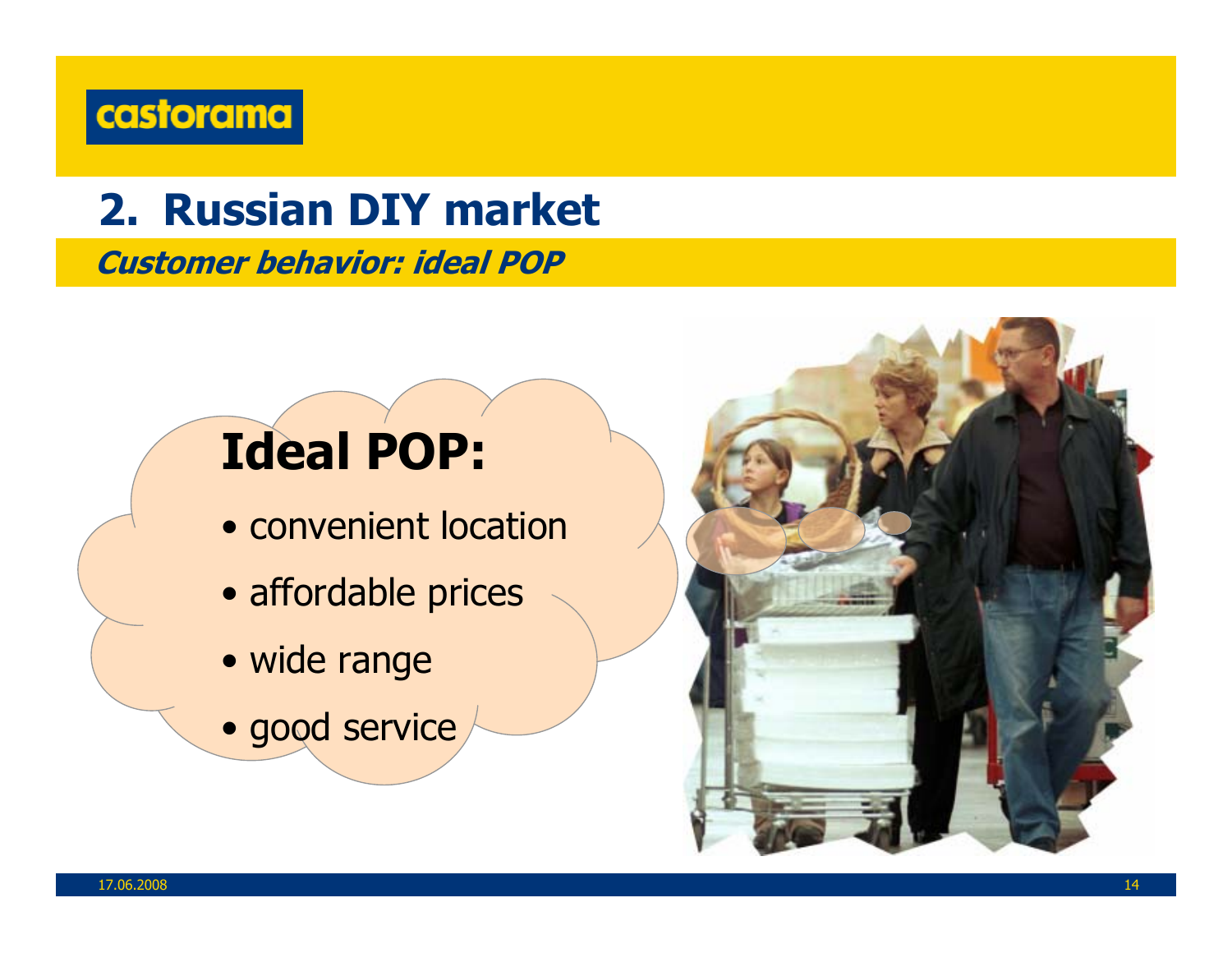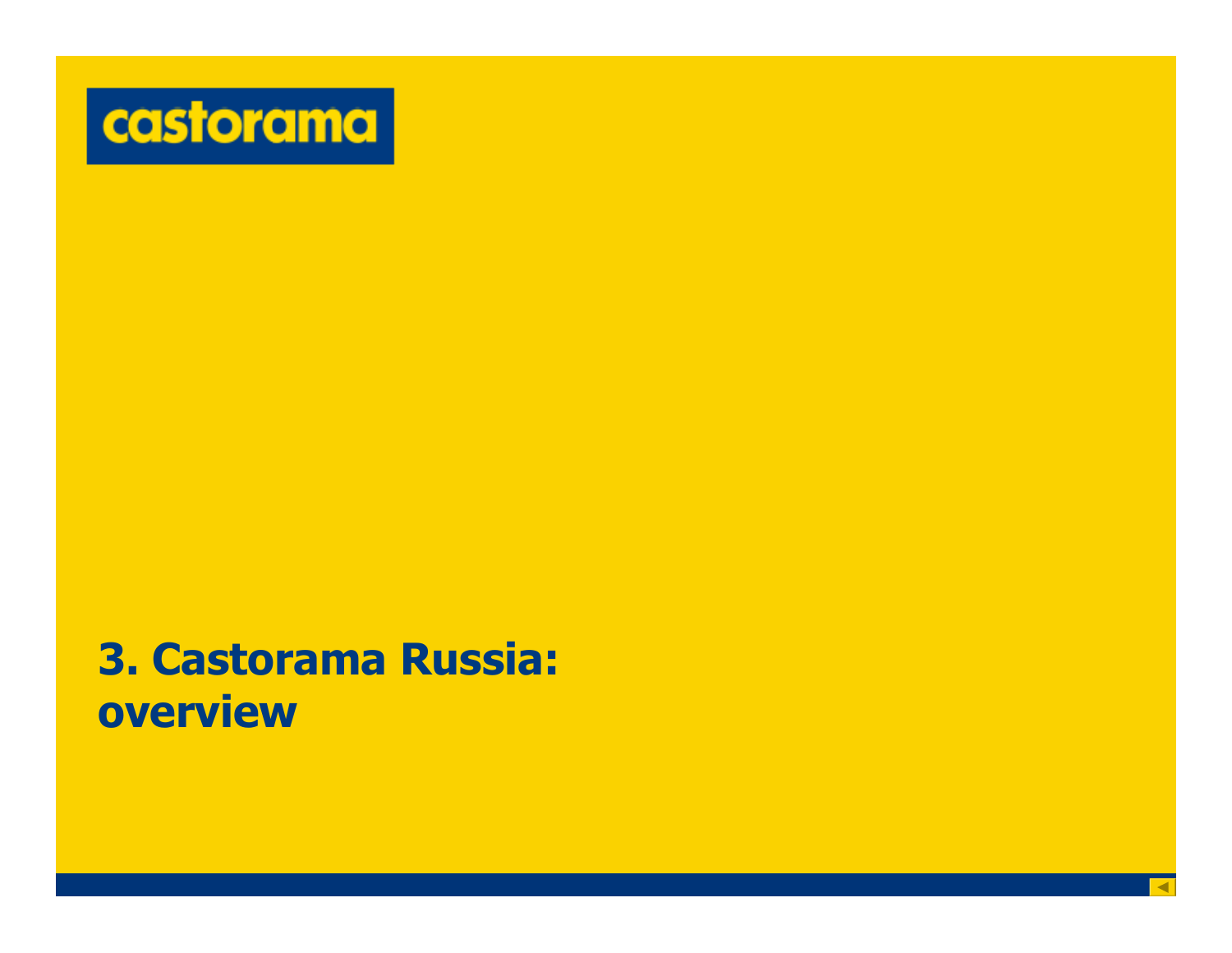

#### **Company overview**



# **PEMOHT - 3TO** castorama

**Hypermarket for home and renovation**



• Range: **35 000 SKUs**

17.06.2008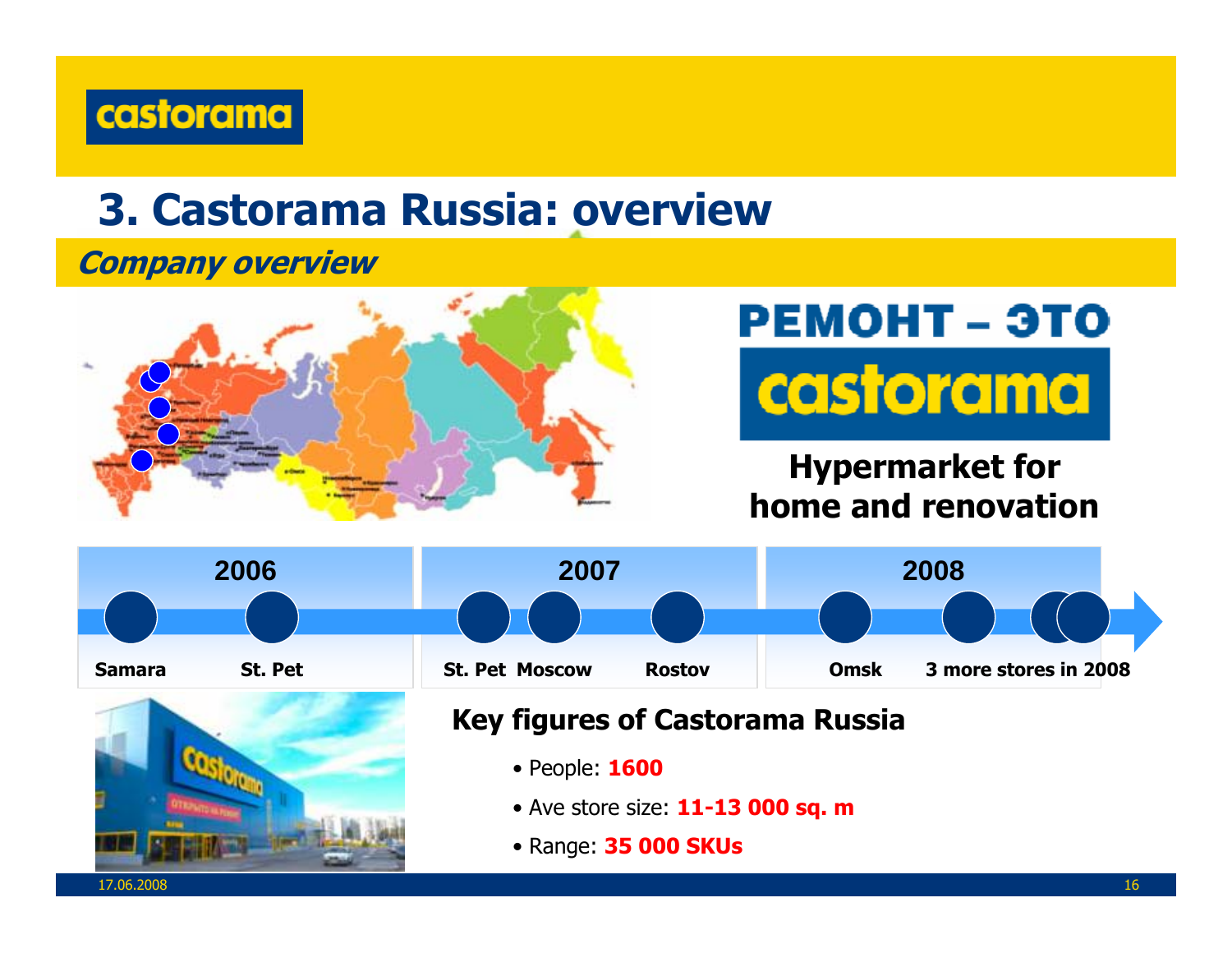

**Format & positioning: providing the elements for completing projects**

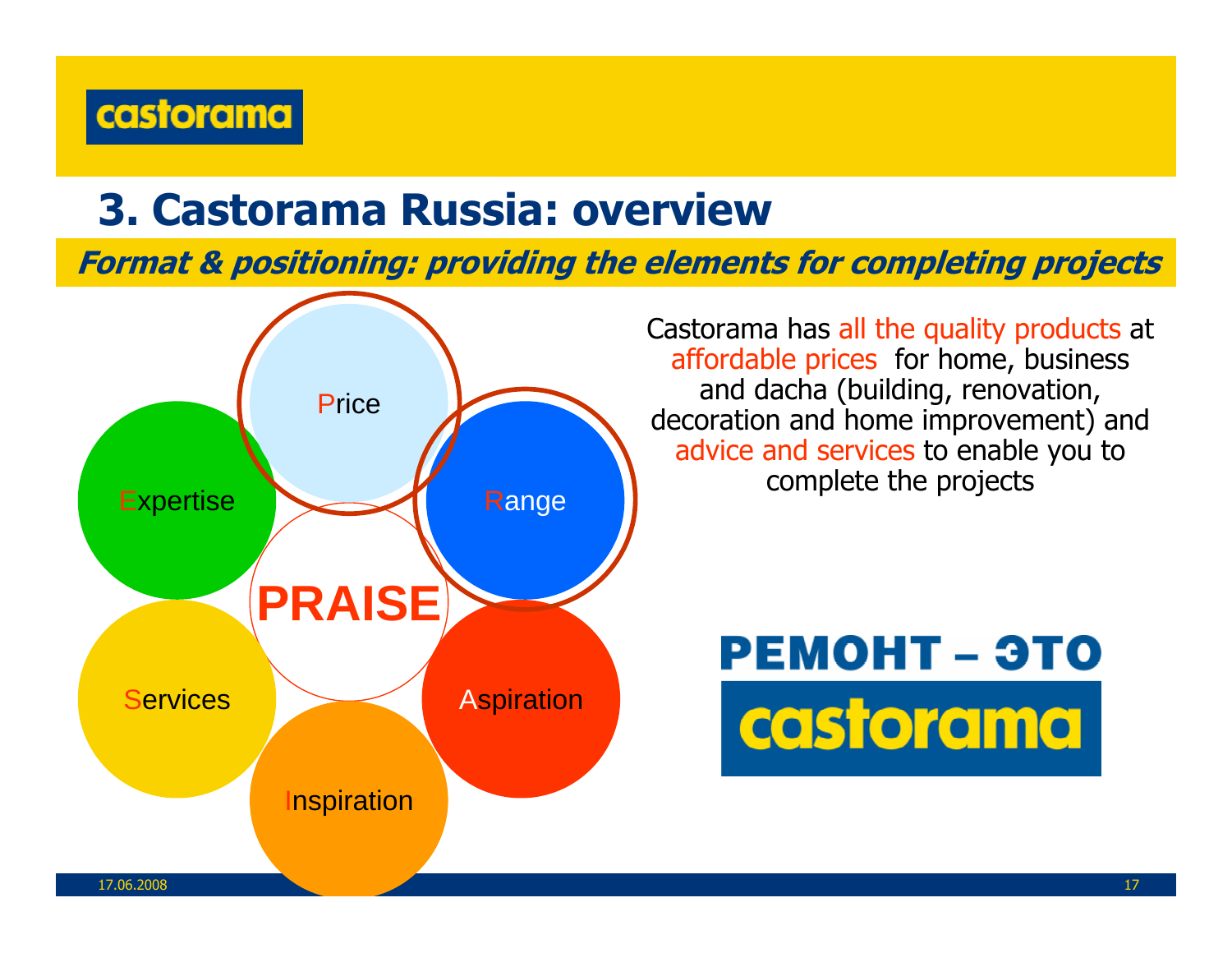

**Format & positioning: widest range for renovation & dacha**

- •Total space is 11000–13000 sq. m.
- •Range is over 35 000 SKUs
- • The main categories are building, timber, decor, lighting, showrooms, flooring, ceramics, tools, hardware, garden
- •Most of the offered product rand are goods supplied by Russian companies

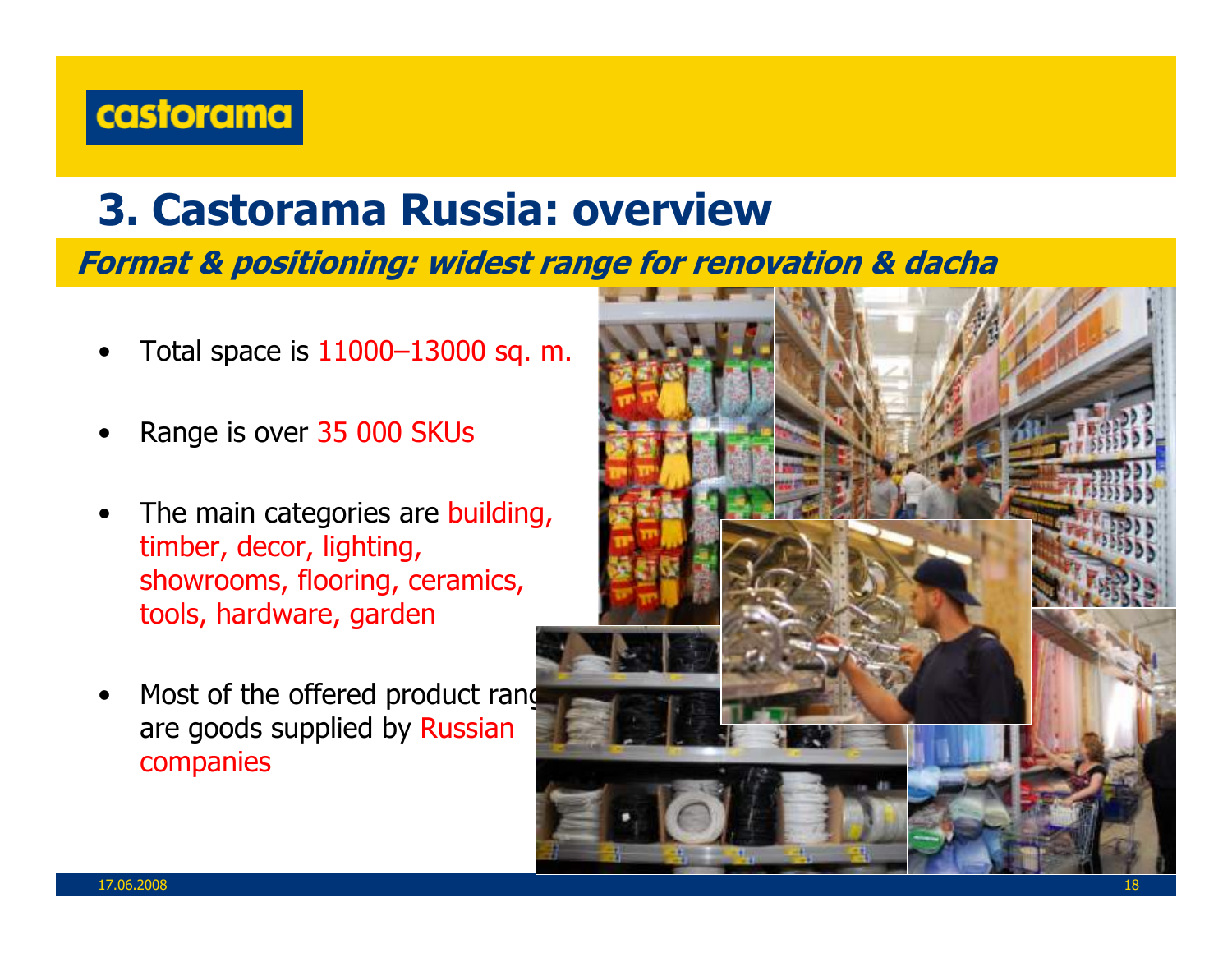#### castorama

### **3. Castorama Russia: overview**

**Format & positioning: lowest prices**

- • Our pricing strategy: **Every Day Low Prices**
- • Any time, whenever customers would like to purchase anything in Castorama they might be sure that they will always find high quality goods on the lowest prices. They shouldn't wait for sales to buy a product with maximum benefit

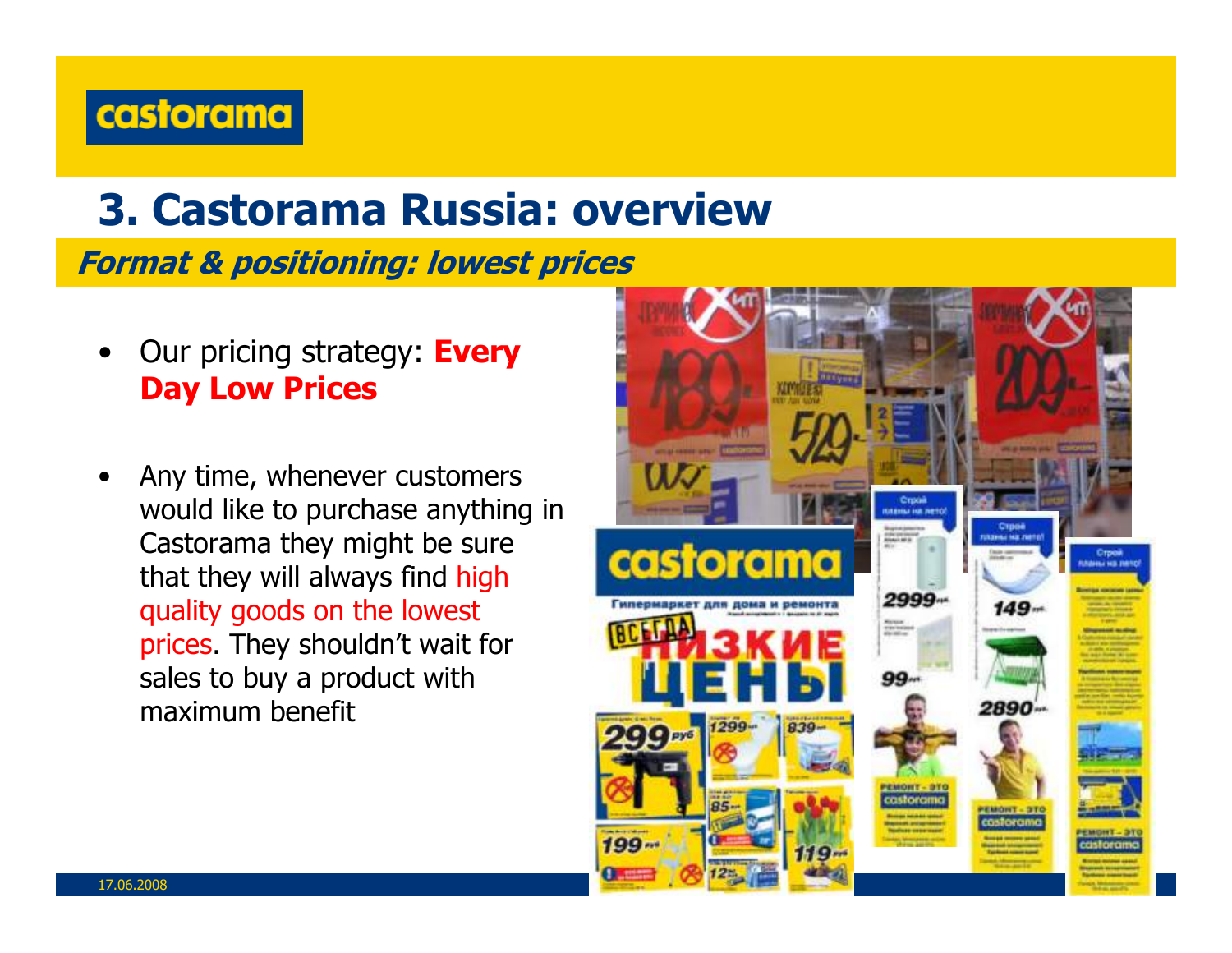

#### **Targeted types of customer**



- We mostly aim at Active DIY and Active LSEDI since they report the heaviest expenses per one visit.
- More than 65% of Castorama visitors are active (currently into renovation or have recently completed it).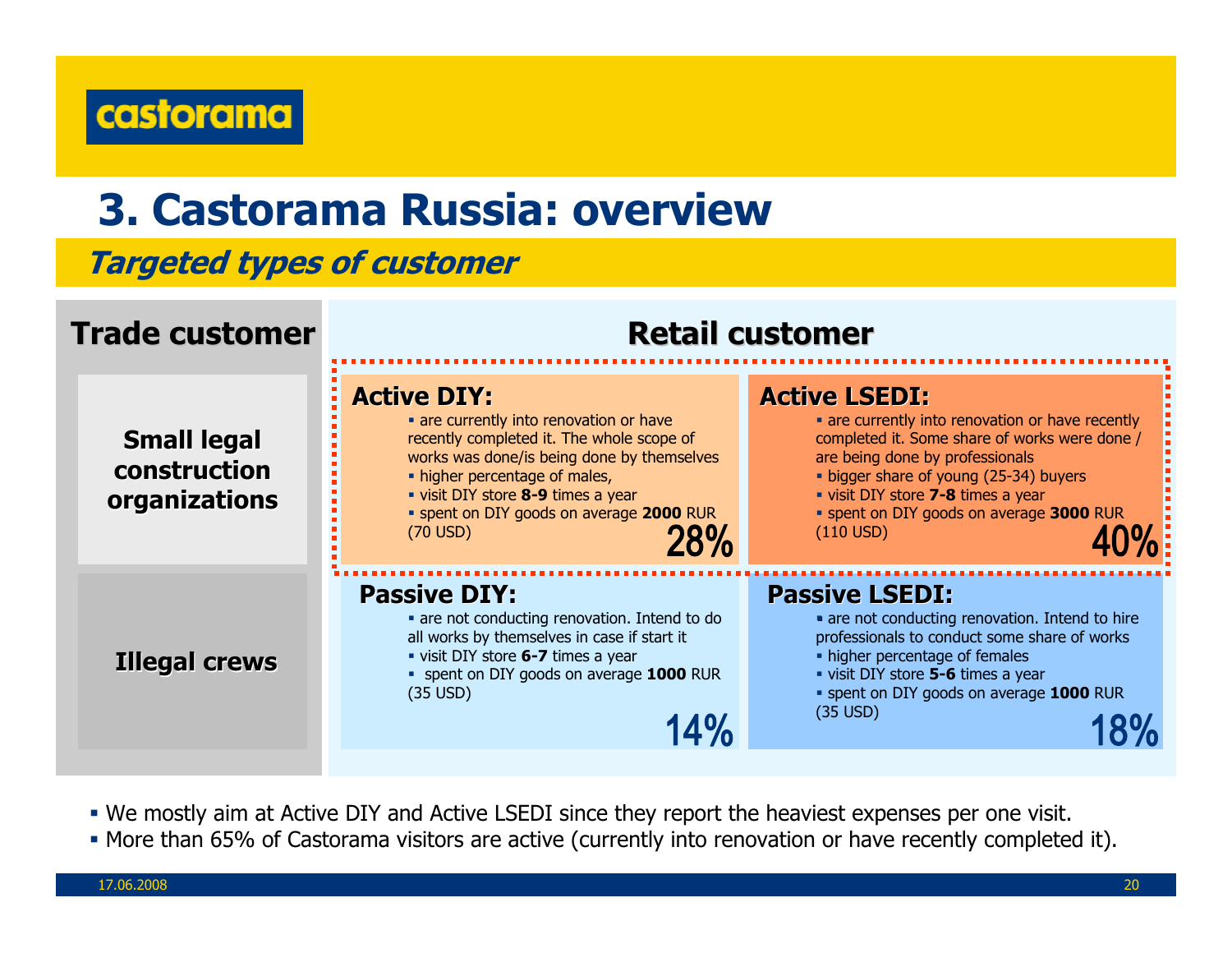

#### **Customer communication**



For customers renovation with Castorama is

**simple, interesting, exciting!**

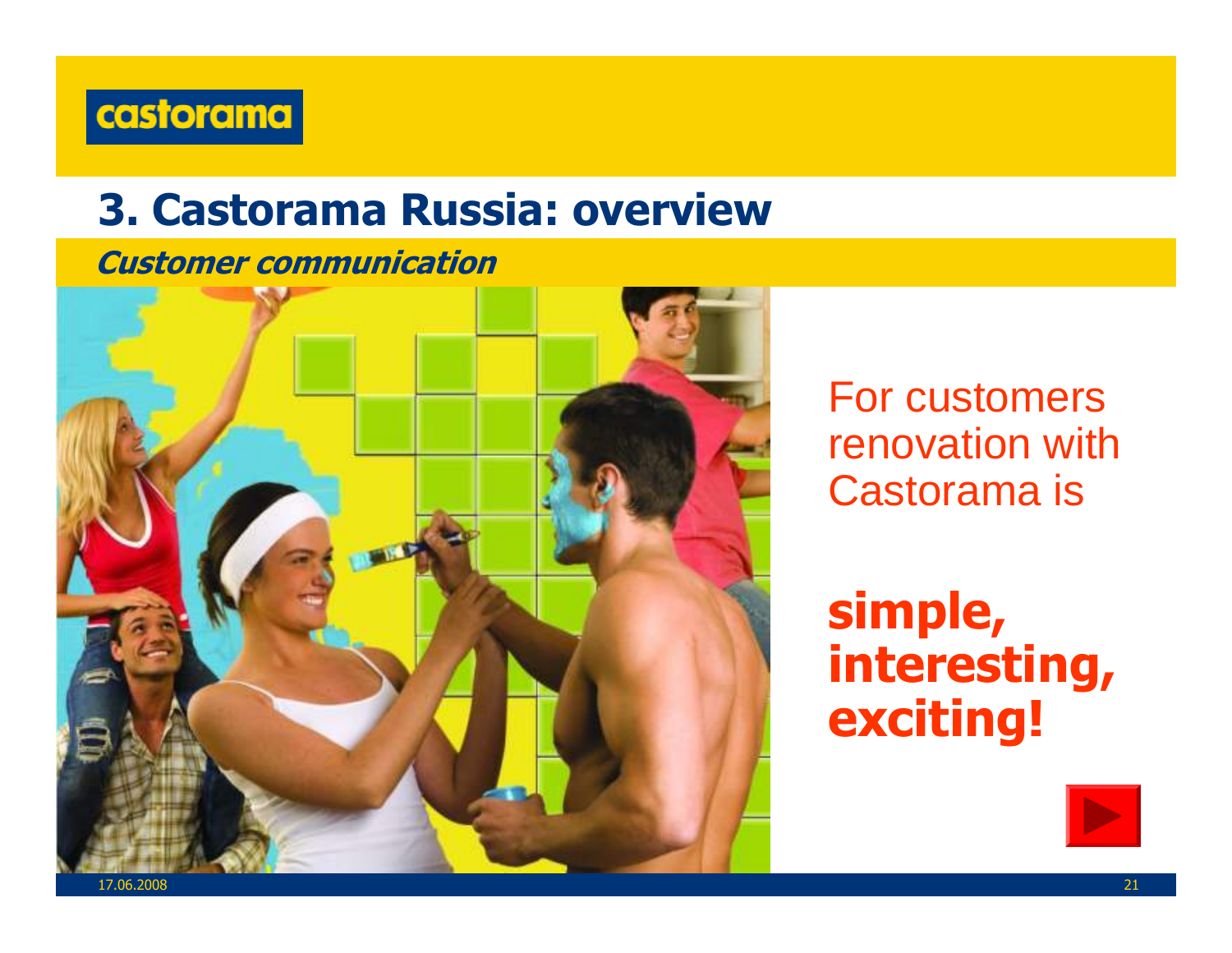

## **3. Castorama Russia: highlights**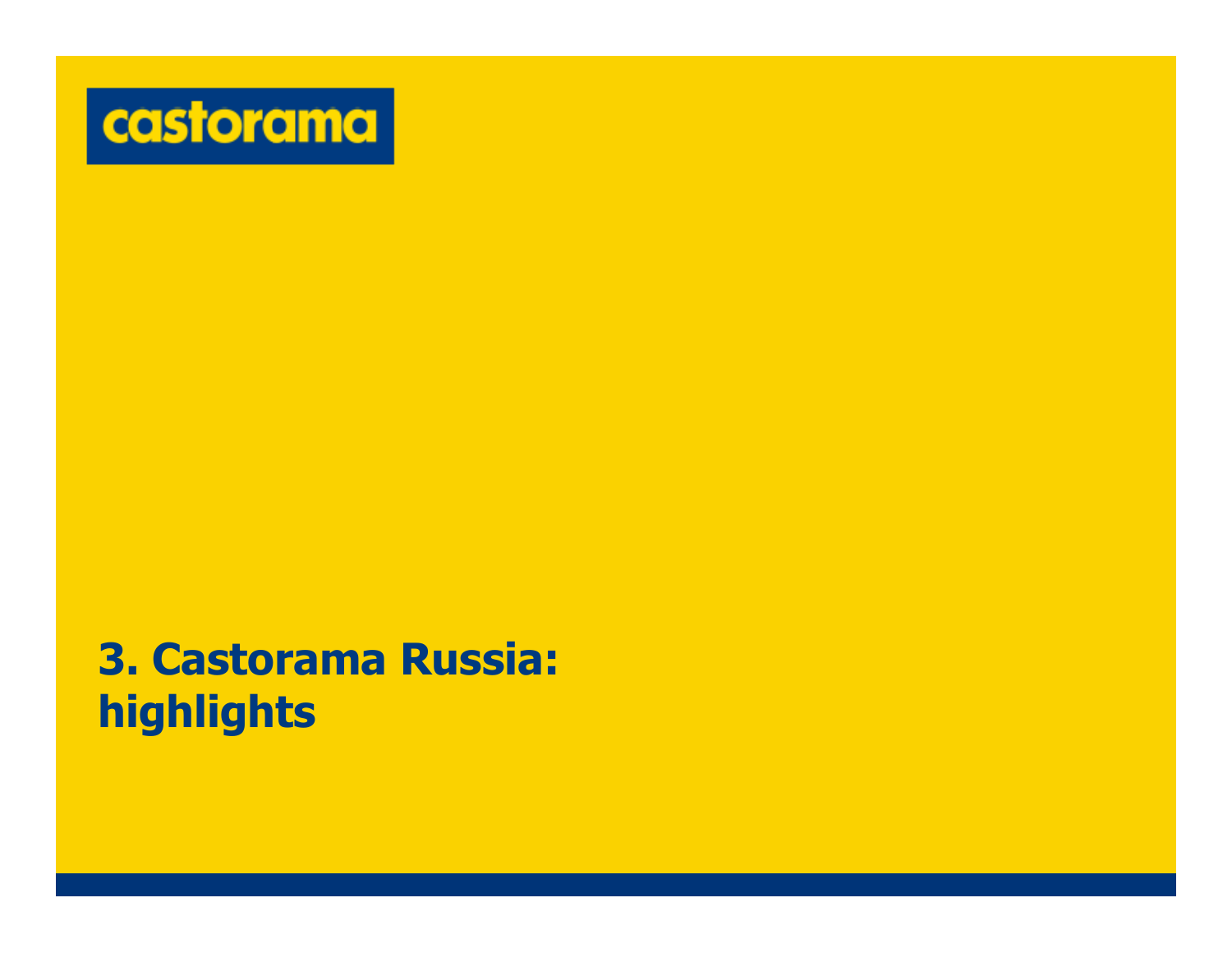

## **3. Castorama Russia: Achievements Highlights**

- **Samara**: February 2006
- **St. Petersburg**: July 2006, April 2007
- **Moscow**: June 2007
- **Rostov-on-Don**: December 2007
- **Omsk:** April 2008

17.06.2008



**Rostov-on-Don**



Кудымка

Kyprax

图像

**Samara**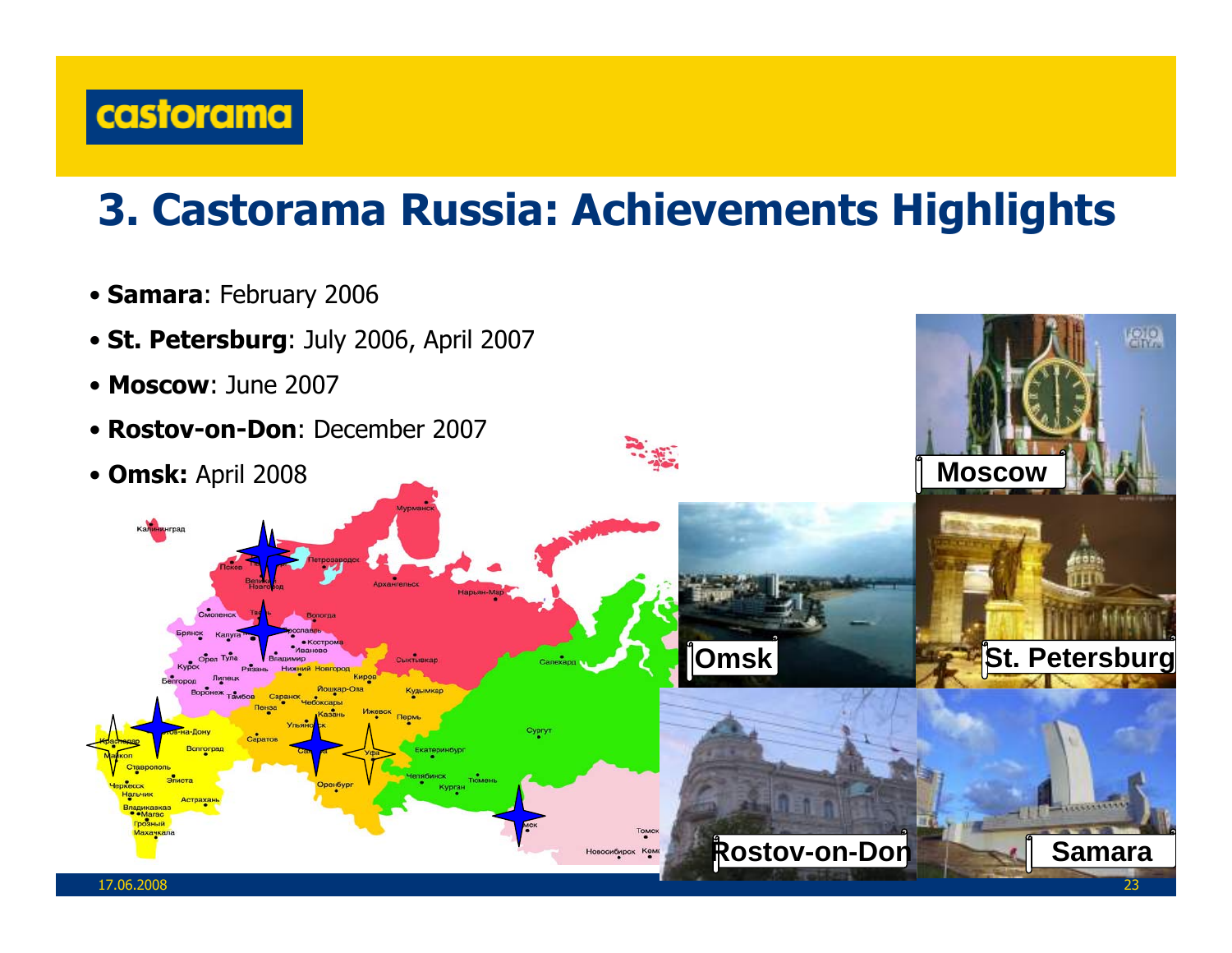

## **3. Castorama Russia: Achievements Highlights**

#### **Brand Awareness 2007**

Castorama is **#2 top of mind DIY store** in **St. Pet**

#### **Castorama is an absolute leader**  in **Samara** after 2 years of operation







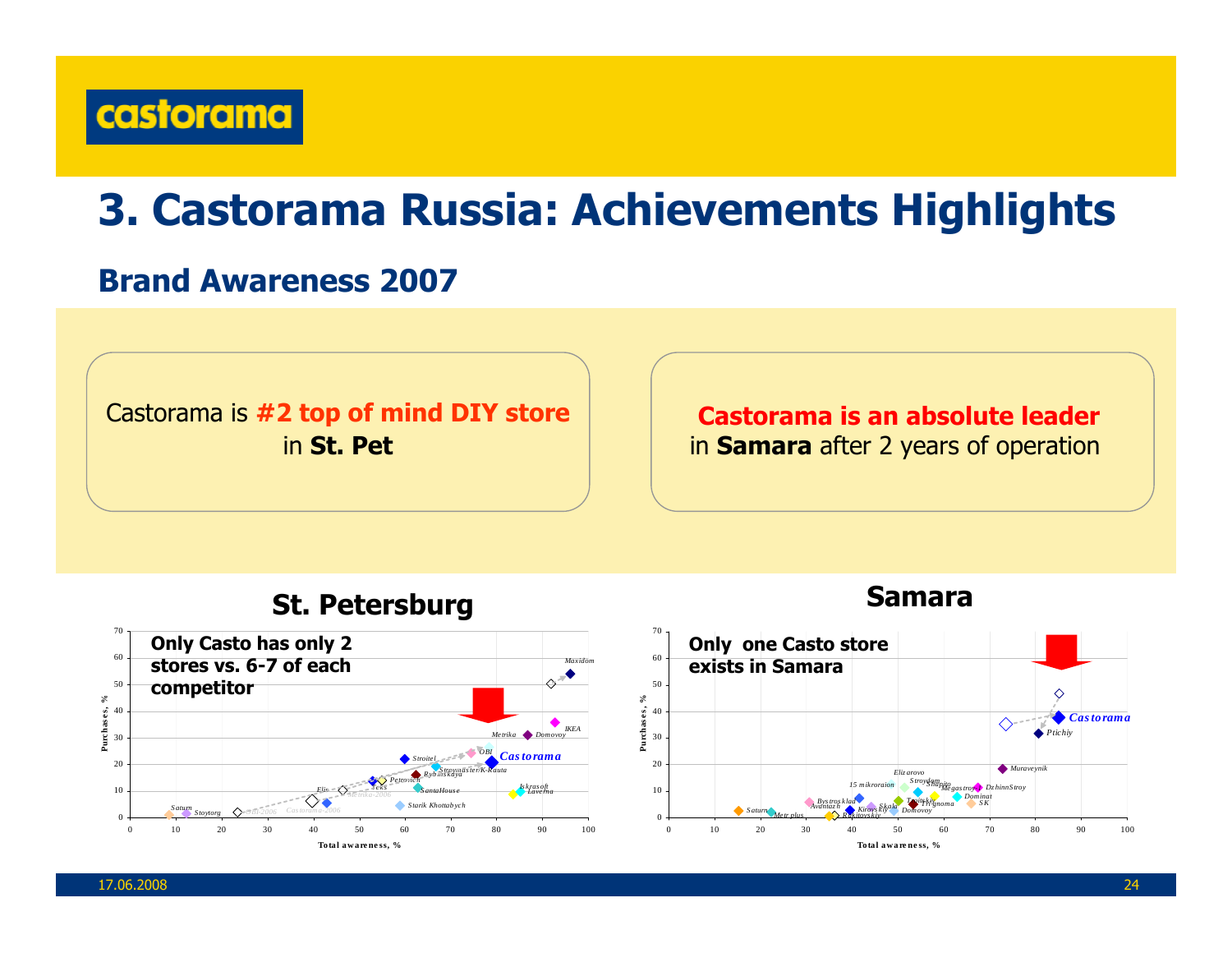

## **3. Castorama Russia: Achievements Highlights**

#### **Customer Satisfaction 2007**

We have carried out **21 waves** of Satisfaction Study, over **30 000 interviews**



#### **Price Position 2007**



**Ge ne ral pric <sup>e</sup> inde <sup>x</sup>**

17.06.2008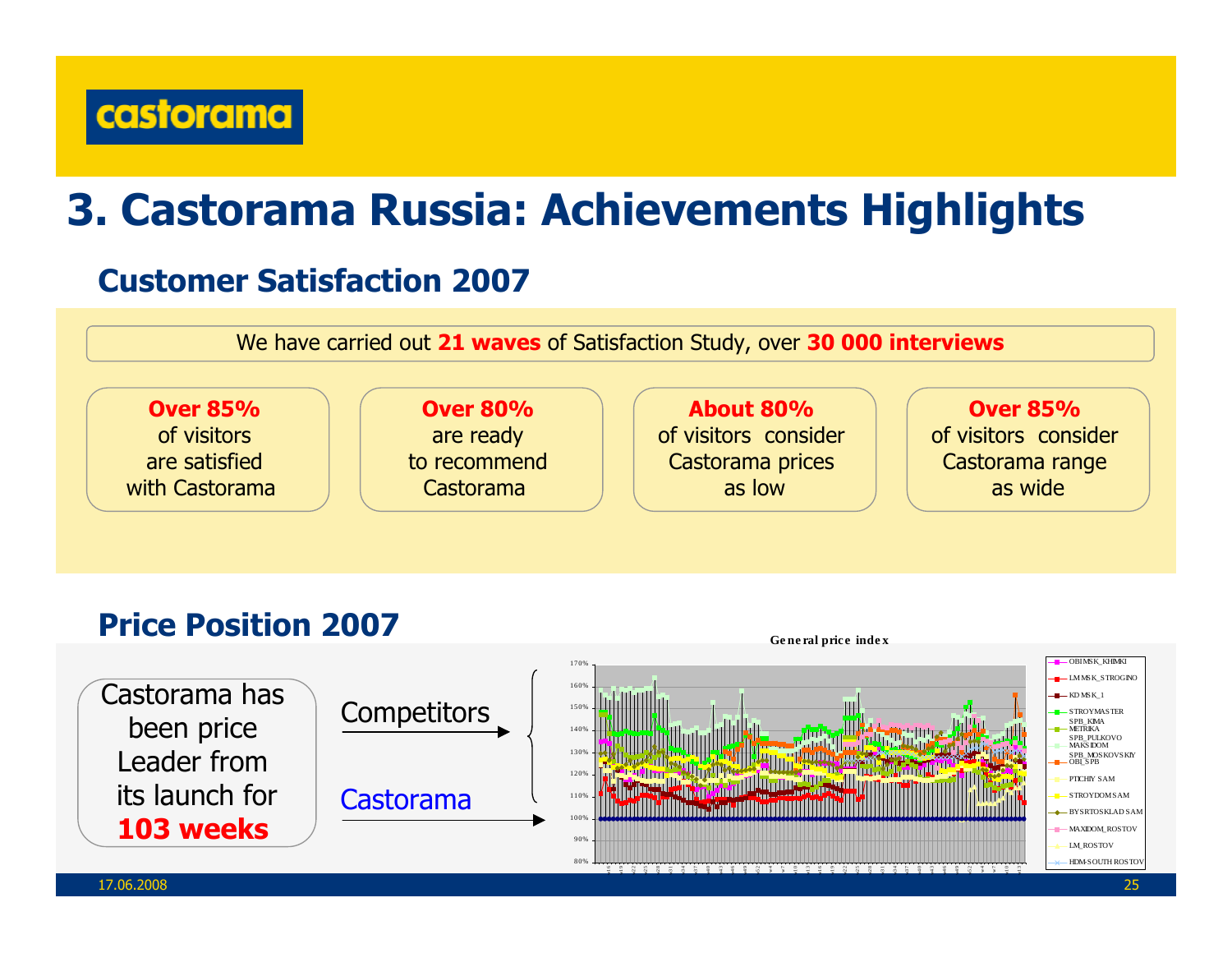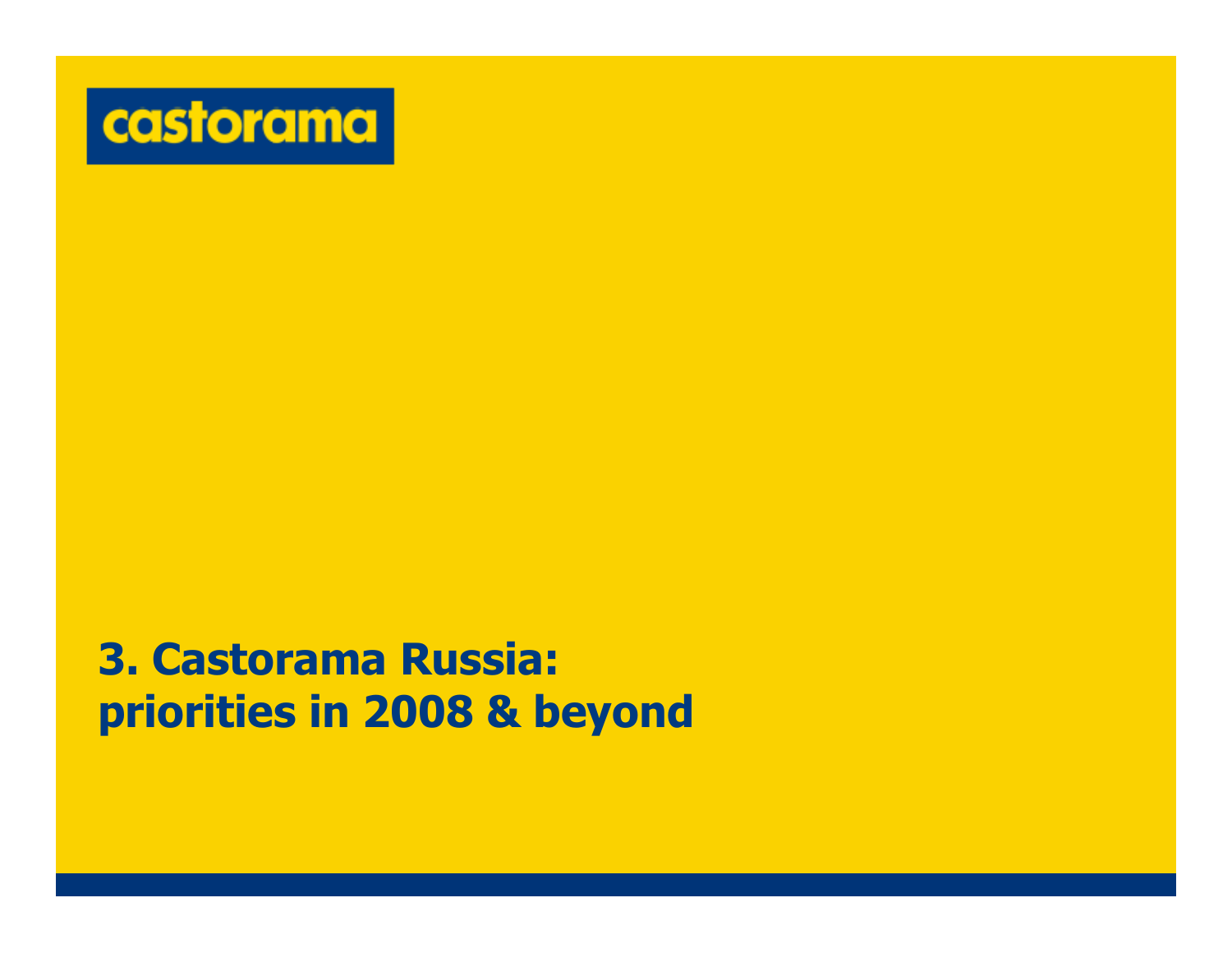

**Key priority – PEOPLE** 



**НОВЫЙ ГИПЕРМАРКЕ** ШАЕТ НА РАБ





# **Training**



- Staff cost increasing Salaries continue to boom in Moscow /Regions
- Regional structure testing in HO
- Regional recruitment
- Based on Rostov store experience the existing Training Store Program is effective and will be implemented in New stores
- Professional growth programs
- Company bonus together with retention schemes for management and Line staff
- Motivation for Line staff and Store management - PGP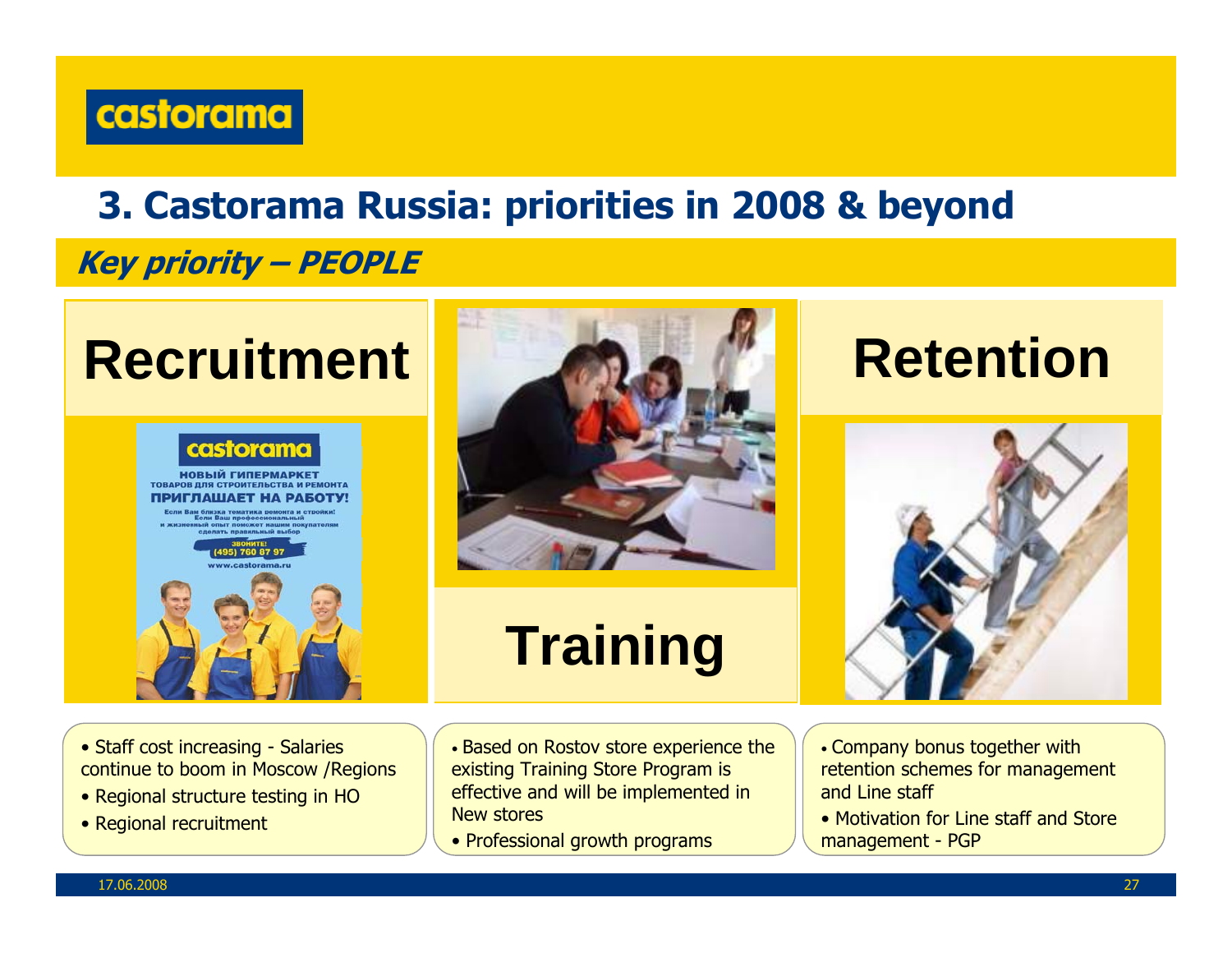

#### **Key priority -CUSTOMER OFFER**

# **Price**



- Adherence to Pricing (EDLP) policy based on the benchmark basket
- Regional pricing
- Strengthening of the price positioning via special campaigns and leaflet



# **Range**

- Range review process
- Own Import increase (KAL)
- Seasonal calendar development
- Development of new logistics solutions
- Own brands development introduction of the key KGF own brands

# **Service**



- Expert Advice demonstrations
- Stock availability improvements
- Showroom development
- Continue to develop our customer service proposition: improvement of customer delivery, installation service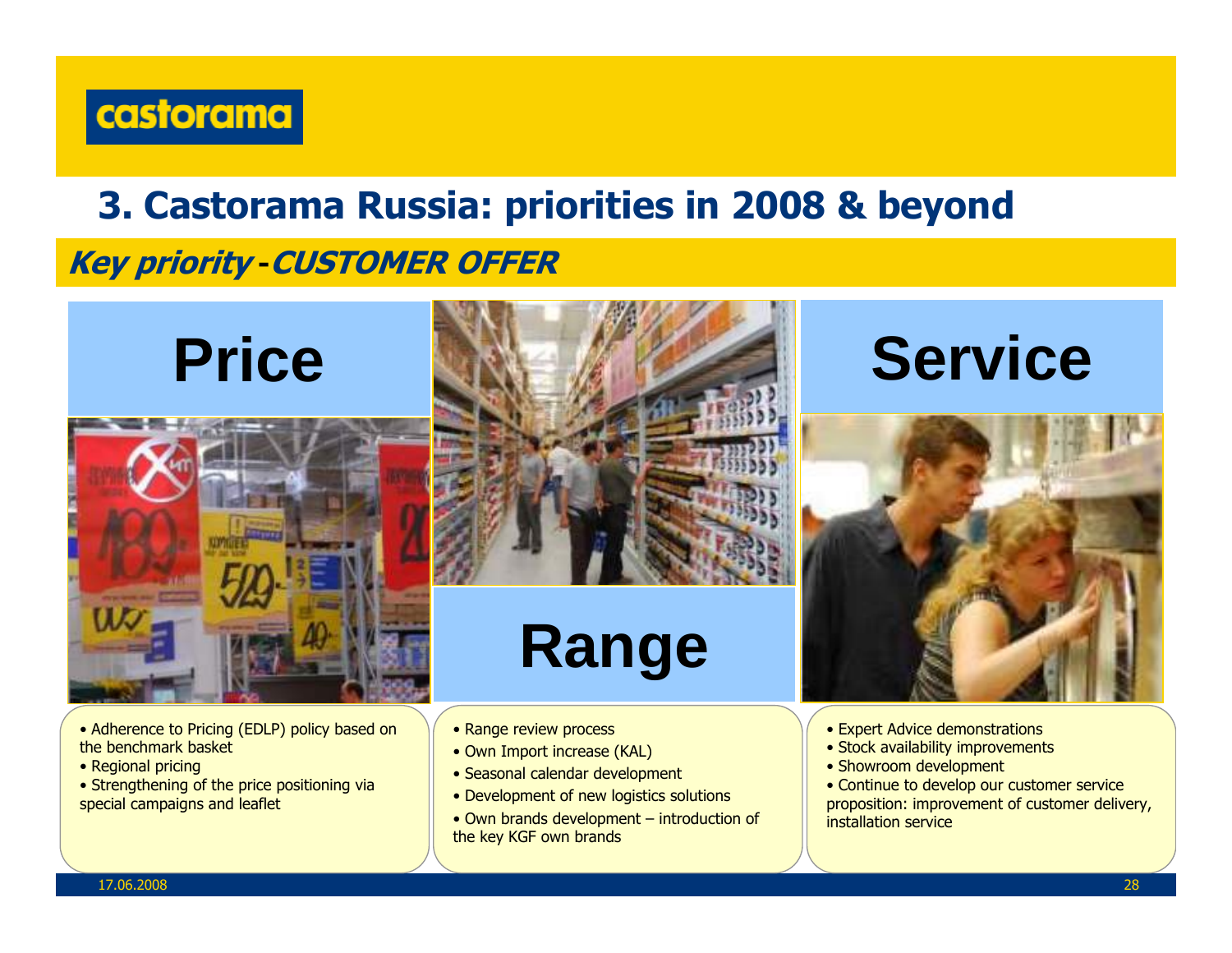

#### **Key priority - PROPERTY**

# **Leasehold**





# **Expansion**

- Additional focus on leasehold proposals
- Additional focus and staff to follow property development companies with aim to sign multiple store contracts
- Add focus for the larger regional cities for 2008-09
- Seek opportunities for cheaper land to develop pipeline 2009 onwards
- Develop Moscow City with primarily leaseholds and seek complimentary expansion in Moscow Oblast

# **Blue print**

|     | <b>COL</b><br>۰<br>×                       |                                         | <b>CONTRACTOR</b><br>-------------- |  |
|-----|--------------------------------------------|-----------------------------------------|-------------------------------------|--|
|     |                                            |                                         |                                     |  |
|     |                                            |                                         | -                                   |  |
|     | 49                                         | <b>CONTRACTOR</b><br>المتواريخ والمراكب |                                     |  |
|     |                                            |                                         |                                     |  |
|     |                                            |                                         |                                     |  |
|     |                                            | ۰<br>m                                  | ı.                                  |  |
|     |                                            | Е<br>- 8                                | Ħ<br>m<br>m<br>I<br>m               |  |
|     | <b>TIME</b><br>m<br>٠<br><b>STATISTICS</b> | -<br>m<br>m<br>÷<br>÷<br>- 1<br>÷       | m<br><b>IRC</b><br>È,<br>Ħ          |  |
|     |                                            | ٠<br>m                                  | t<br>₿                              |  |
| 100 | --<br>ı<br>- 10                            | m<br>m<br>ŧ<br>÷<br>--<br>æ<br>m        | m<br>F<br>н<br>۲<br>÷               |  |
|     | m                                          | îд.                                     | ŧ<br>m                              |  |
|     |                                            |                                         |                                     |  |

- Development of design & permits process to speed up store opening program
- Focus on optimization of the blue print construction and fit-out costs
- •New smaller and/or trade format (s) development to capture small city opportunities and professional trade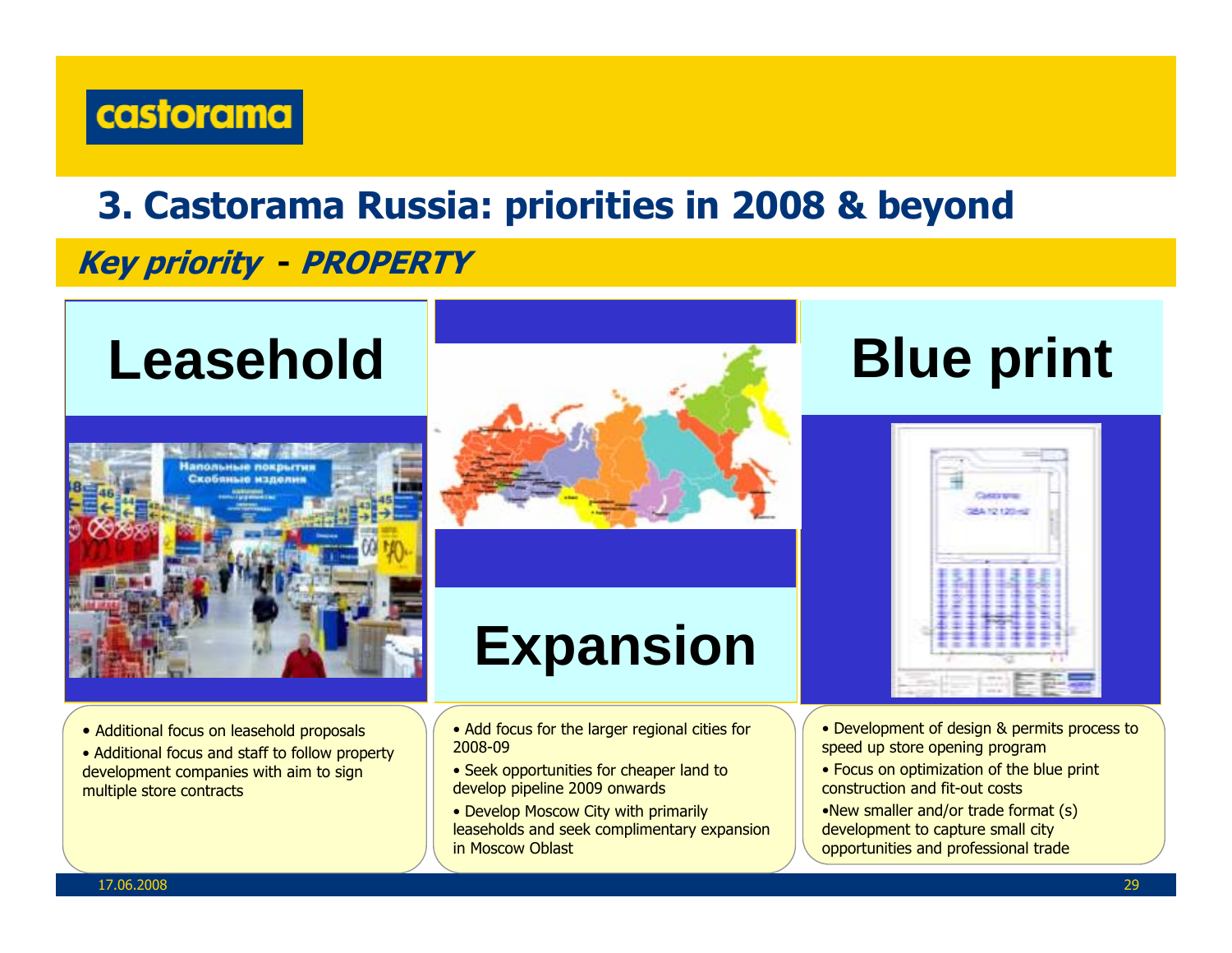

## **Conclusion**

- • Russia is a very **attractive, large and growing** home improvement market
- $\bullet$ **Great opportunity** for sales growth and & good returns
- • **Castorama Russia:**
	- developed a **successful customer proposition** for capturing this market
	- got **good initial results**
	- got **a young and ambitious team of professionals** to deliver growth opportunities
	- got clear **plans for profitable expansion**